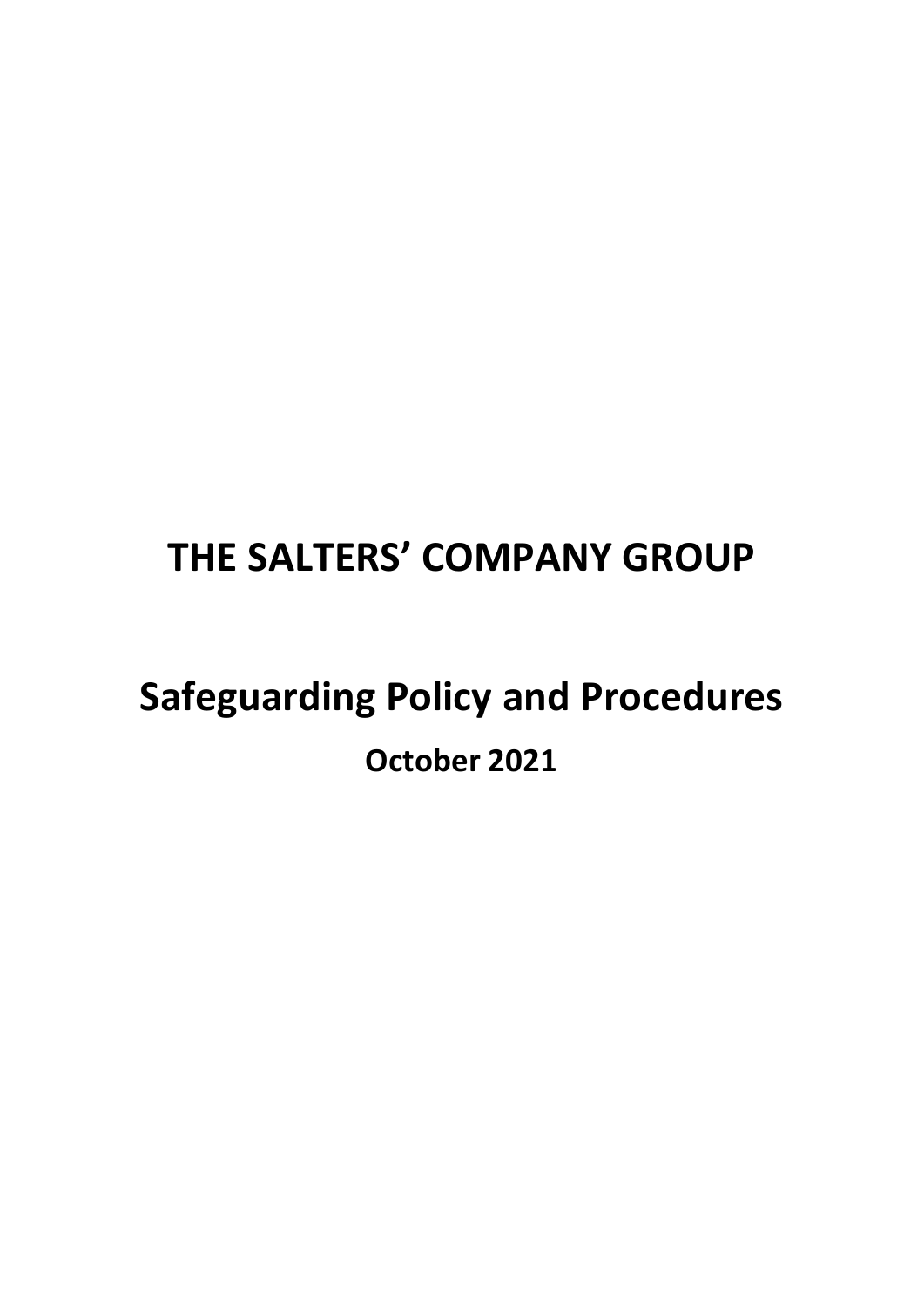**Document status:** Draft – September 2021

**Prepared by:** Head of Education and Designated Safeguarding Lead (DSL), Mariama Ifode-Blease **Reviewers:** Clerk, Tim Smith; Deputy DSL, Samantha Howard **Approved by:** Institute Board (6 October 2021) and the Court of Assistants **Implementation date:** Ongoing **Review date:** September 2022 **Document end date:** Annual Review **Version:** 6 – Updated 7 March 2022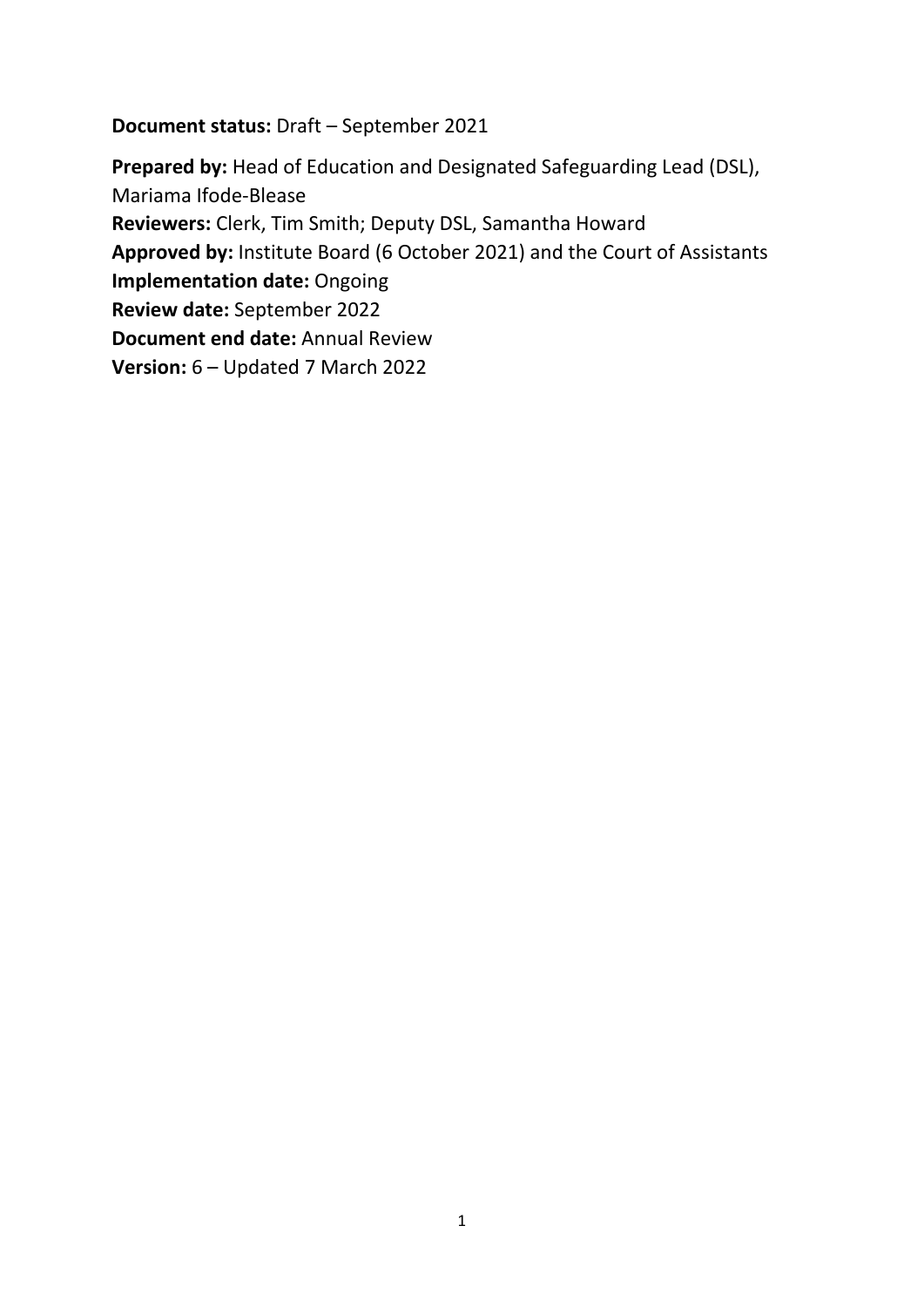## **Contents**

- 1. Safeguarding key contacts
- 2. Safeguarding organisational and governance leads
- 3. Purpose and scope
- 4. Policy statement and principles
- 5. Wider context
- 6. Roles and responsibilities of Designated Safeguarding Lead (DSL)
- 7. Overview and definitions
- 8. Safeguarding children and young people
- 9. Safeguarding adults at risk of harm
- 10. Code of conduct
- 11. Safeguarding and our work
- 12. Reporting a concern, allegation, or disclosure
- 13. Useful resources

## **Appendix 1**

Form for reporting an allegation or a disclosure

## **Appendix 2**

Agreement and Signature Document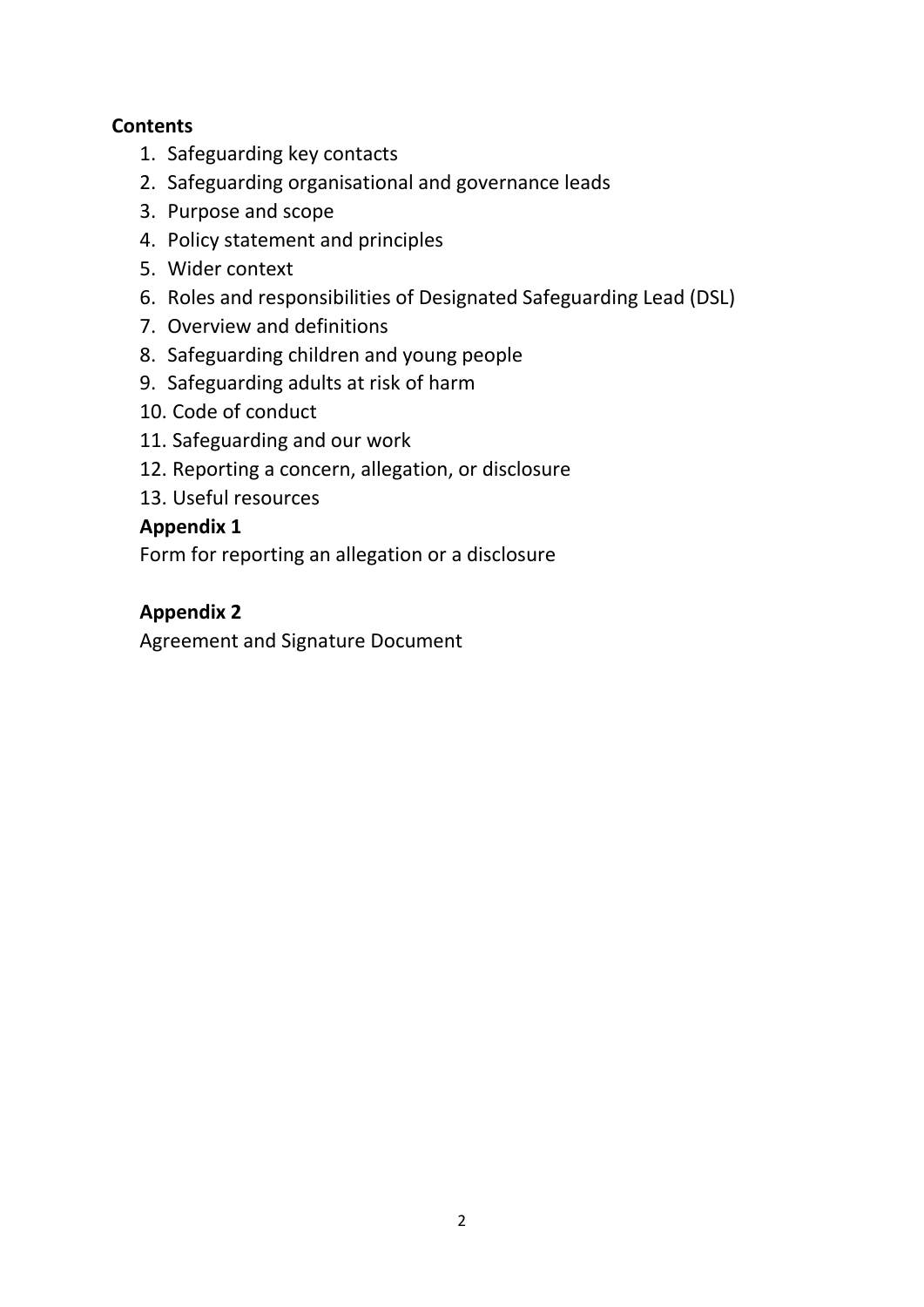### **1. Safeguarding key contacts**

#### **The Designated Safeguarding Lead (DSL) is the Head of Education.**

Mariama Ifode-Blease Email: mariama.ifodeblease@saltersinstitute.org | safeguarding@saltersinstitute.org Mobile: 07917 912 896

The Salters' Institute Salters' Hall 4 London Wall Place London EC2Y 5DE

**If you have a safeguarding concern or have received an allegation or disclosure, please contact the Designated Safeguarding Lead immediately.** 

**Should the concern, allegation or disclosure relate to the DSL, this should be reported immediately to the Governance Leads safeguardinggovernance@saltersinstitute.org and Organisational Lead for the Salters' Company [tim.smith@salters.co.uk](mailto:tim.smith@salters.co.uk) | 020 7588 5216 Ext. 216** 

**If you think a child, young person or adult is at risk of immediate harm, please call 999.**

**If you are unable to reach the Head of Education, the Deputy Designated Safeguarding Lead is the Programme Manager (KS3-5 or equivalent and Universities). Key Stages 3-5 covers secondary education (ages 11-18) in the UK.** 

Samantha Howard Email: samantha.howard@saltersinstitute.org | safeguarding@saltersinstitute.org Mobile: 07917 913 009

The Salters' Institute Salters' Hall 4 London Wall Place London EC2Y 5DE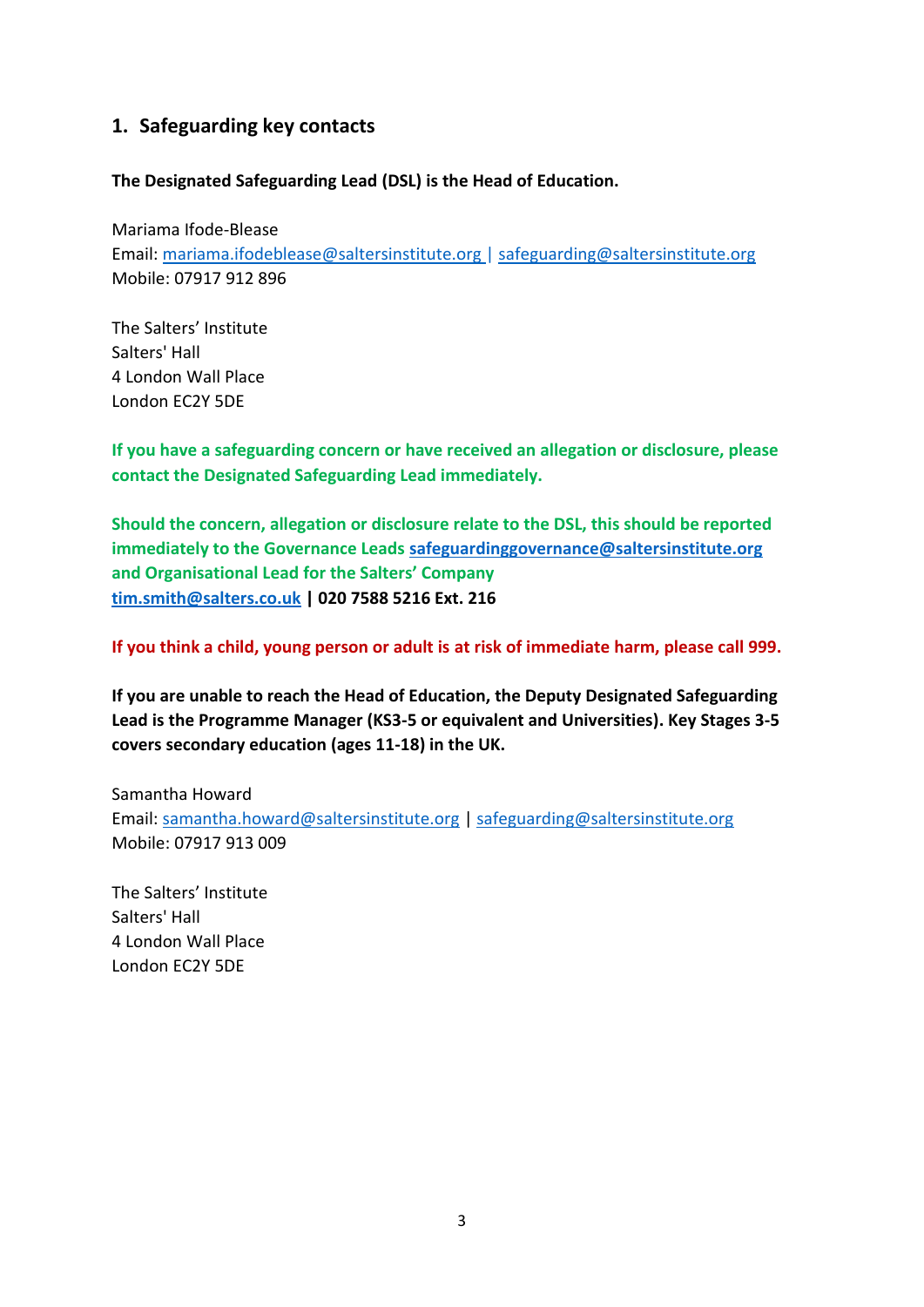## **2. Safeguarding organisational and governance leads**

The organisational lead for Safeguarding for the Salters' Company is:

Name: Tim Smith Position: Clerk Email: [tim.smith@salters.co.uk](mailto:tim.smith@salters.co.uk) Telephone: 020 7588 5216 Ext. 216

The organisational lead for Safeguarding on the Salters' Institute Board is:

Name: Hannah Jenkins Position: Board Member Email: safeguardinggovernance@saltersinstitute.org

The organisational lead for Safeguarding on the Court of Assistants (Trustee) is

Name: Matthew Previte Position: Court Member Email: safeguardinggovernance@saltersinstitute.org

#### **The Governance Leads:**

- 1. are aware of their legal duties and responsibilities:
	- i. <https://www.gov.uk/guidance/safeguarding-duties-for-charity-trustees>
	- ii. [https://www.bond.org.uk/sites/default/files/resource](https://www.bond.org.uk/sites/default/files/resource-documents/good_governance_for_safeguarding.pdf)[documents/good\\_governance\\_for\\_safeguarding.pdf;](https://www.bond.org.uk/sites/default/files/resource-documents/good_governance_for_safeguarding.pdf)
- 2. have regular meetings with the DSL;
- 3. serve as a conduit between the Executive and the Institute Board and Court of Assistants;
- 4. provide safeguarding updates to the Institute Board and Court of Assistants;
- 5. ensure that safeguarding is on the Salters' Group's risk registers;
- 6. attend annual safeguarding training; and
- 7. maintain and review their knowledge through reading regular updates on legislation and guidance provided by the DSL.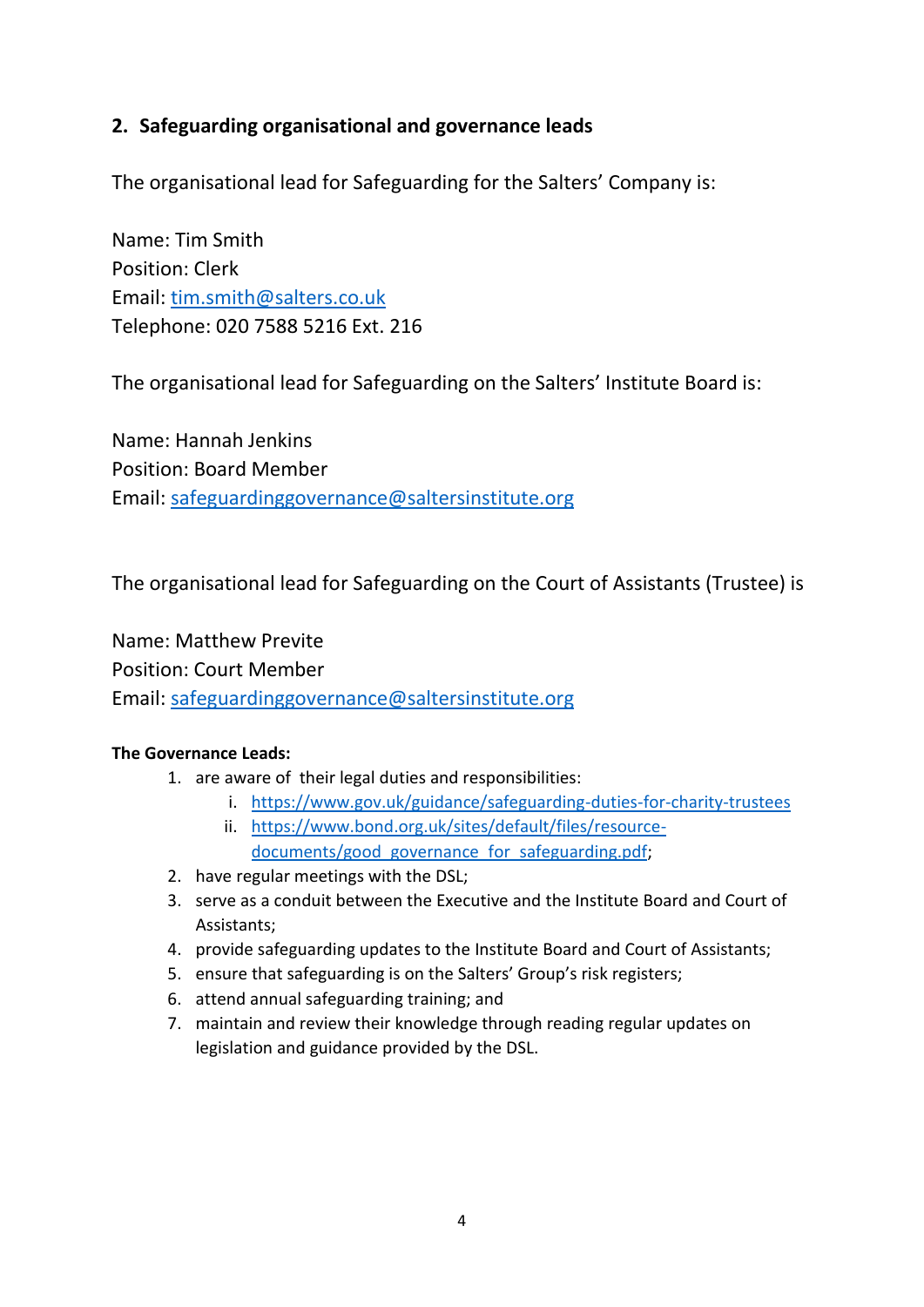## **3. Purpose and scope**

- 3.1 The Safeguarding Policy and Procedures applies to the Salters' Company Group comprising:
	- a. The Worshipful Company of Salters (the Livery Company)
	- b. The Salters' Management Company Limited,
	- c. The Salters' Institute of Industrial Chemistry,
	- d. The Salters' Charitable Foundation
	- e. The Almshouse Charities of Nicholas & Beamond and James Smith
- 3.2 The Safeguarding Policy and Procedures:
	- a. provides up to date and relevant information and guidance for Salters' staff, Members, volunteers, partners, consultants, freelancers and agencies contracted by the Salters' Company Group;
	- b. are relevant to those who will be working directly with and or who will be in contact with children (whether only once or more frequently), young people and adults at risk of harm;
	- c. presents the company's policies and procedures in one place and in a coherent manner; and
	- d. ensure that all members of staff, Governance Leads and relevant Members are able to sign Appendix 2 to confirm their adherence to and understanding of company policies and procedures.
- 3.3 By reading the Safeguarding Policy and Procedures, Salters' staff, Members, volunteers, partners, consultants, freelancers and agencies contracted by the Salters' Company understand that it is their responsibility to:
	- a. be informed about current legislation;
	- b. understand the policies and procedures surrounding safeguarding; and
	- c. be ready to respond appropriately and quickly to any safeguarding concerns.
- 3.4 The policy is relevant to all of the Salters' Group and the work it delivers, commissions and funds.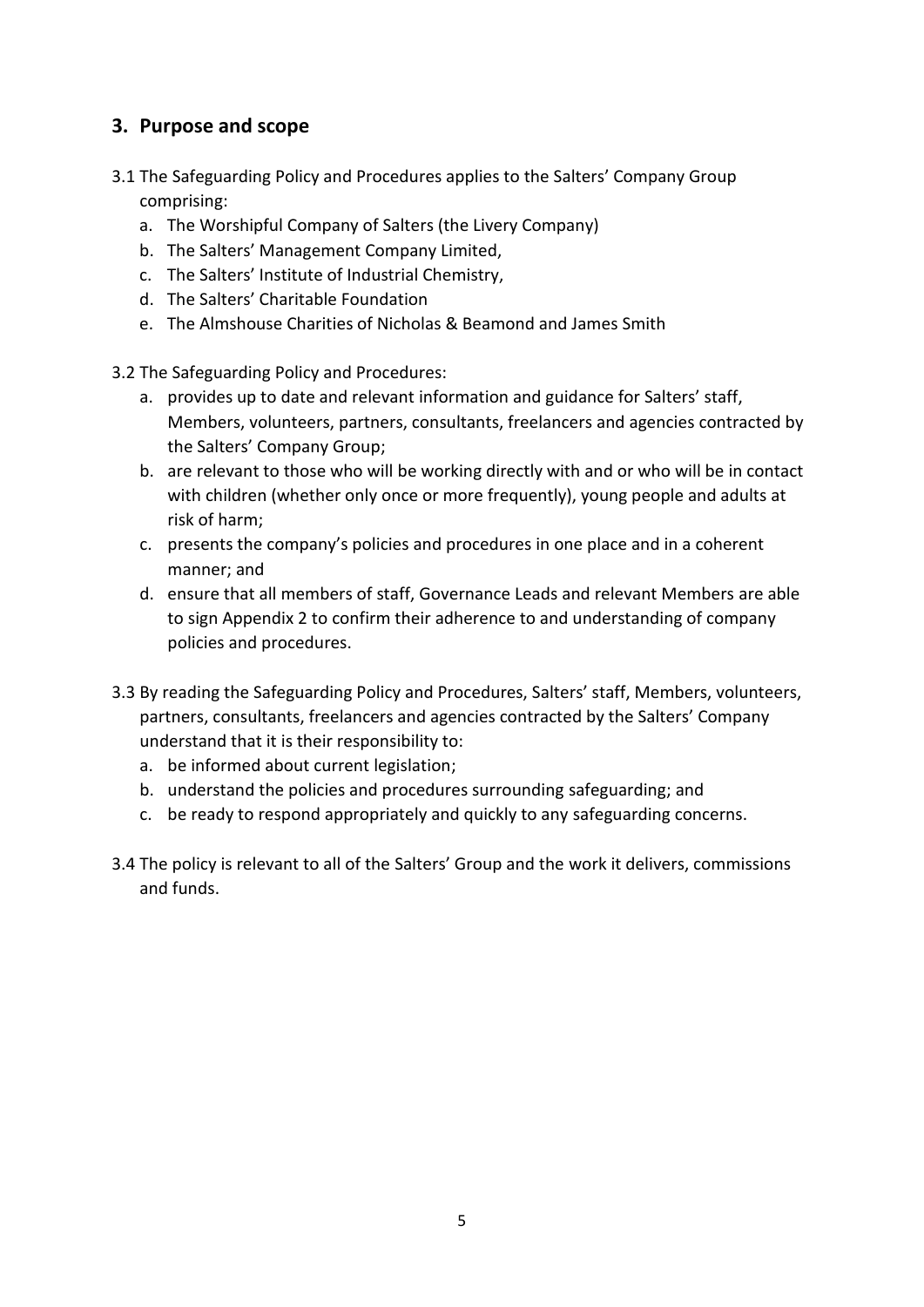## **4. Policy statement and principles**

The Salters' Group:

- 4.1 believes that safeguarding is everyone's responsibility. It is a part of our professional responsibility to:
	- a. be informed about current legislation;
	- b. understand the policies and procedures surrounding safeguarding; and
	- c. be ready to respond appropriately and quickly to any safeguarding concerns.
- 4.2 believes that everyone has a responsibility to promote the welfare of all children, young people and adults at risk of harm, to keep them safe and to work in a way that protects them.
- 4.3 believes that the safeguarding of children, young people and adults at risk of harm is paramount.
- 4.4 is committed to equality, diversity and inclusion, and to anti-discriminatory practice. The Group will, therefore, give equal priority to keeping all children, young people and adults at risk of harm safe, regardless of their age, disability, gender reassignment, race, religion or belief, sex, or sexual orientation.
- 4.5 recognises the additional needs of children from minority ethnic groups and disabled children and the barriers they may face, for example, with communication or the impact of discrimination.
- 4.6 will ensure that we meet our commitment to keeping children, young people and adults at risk of harm safe by:
	- a. listening to children and respecting them;
	- b. appointing a Designated Safeguarding Lead and a member of the Court who takes lead responsibility for safeguarding at the highest level in the organisation;
	- c. writing detailed safeguarding procedures;
	- d. making sure all staff, Members and volunteers understand and follow the safeguarding procedures;
	- e. ensuring children, young people, adults at risk of harm, and their families know about the organisation's safeguarding policy and what to do if they have a concern, allegation or disclosure; and
	- f. building a safeguarding culture in which the following know how they are expected to behave and feel comfortable about sharing concerns:
		- children
		- voung people
		- adults at risk of harm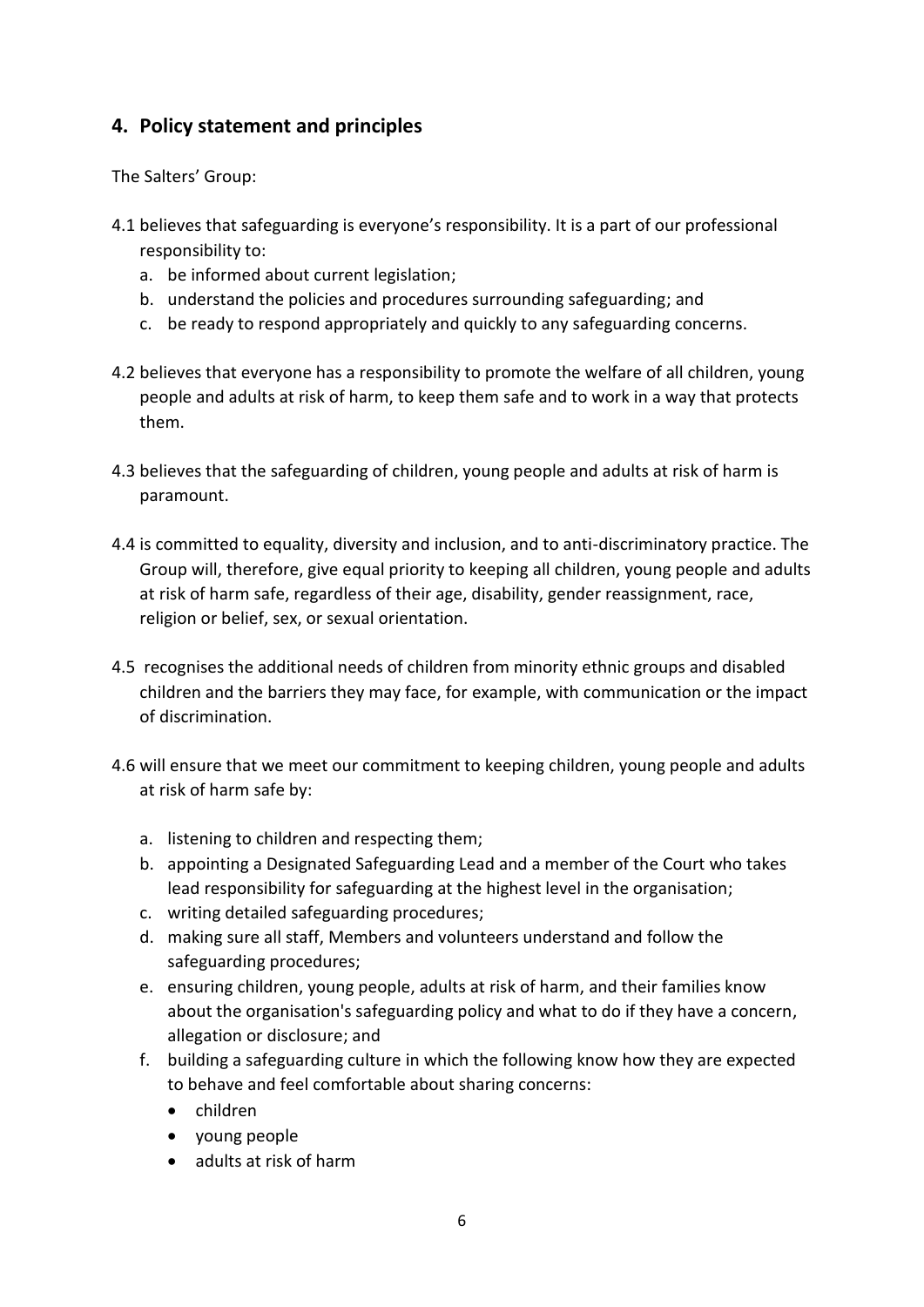- staff
- Members
- Volunteers
- **•** Partners
- Consultants, freelancers and agencies contracted by the Salters' Group

4.7 will adhere to its principles for safeguarding:

- a. commitment to promoting a safe and respectful environment for the children, young people and adults at risk of harm with whom it [the Salters' Group] works;
- b. understanding and adherence to the Child Protection and Safeguarding policies of institutions and organisations with which it works;
- c. careful and safe recruitment of staff, volunteers, consultants, freelancers and agencies;
- d. support through training and resources for staff, governance leads, and volunteers;
- e. prompt, professional and ethical response to every safeguarding concern raised about a child, young person or adult at risk of harm and cooperation with the statutory and all other relevant authorities; and
- f. promoting safeguarding as everyone's responsibility.

The policy should be read alongside:

- the Employee Handbook (July 2021)
- Privacy and GDPR Policies
- Any safeguarding policy provided by an institution / partner with which the Salters' Group is working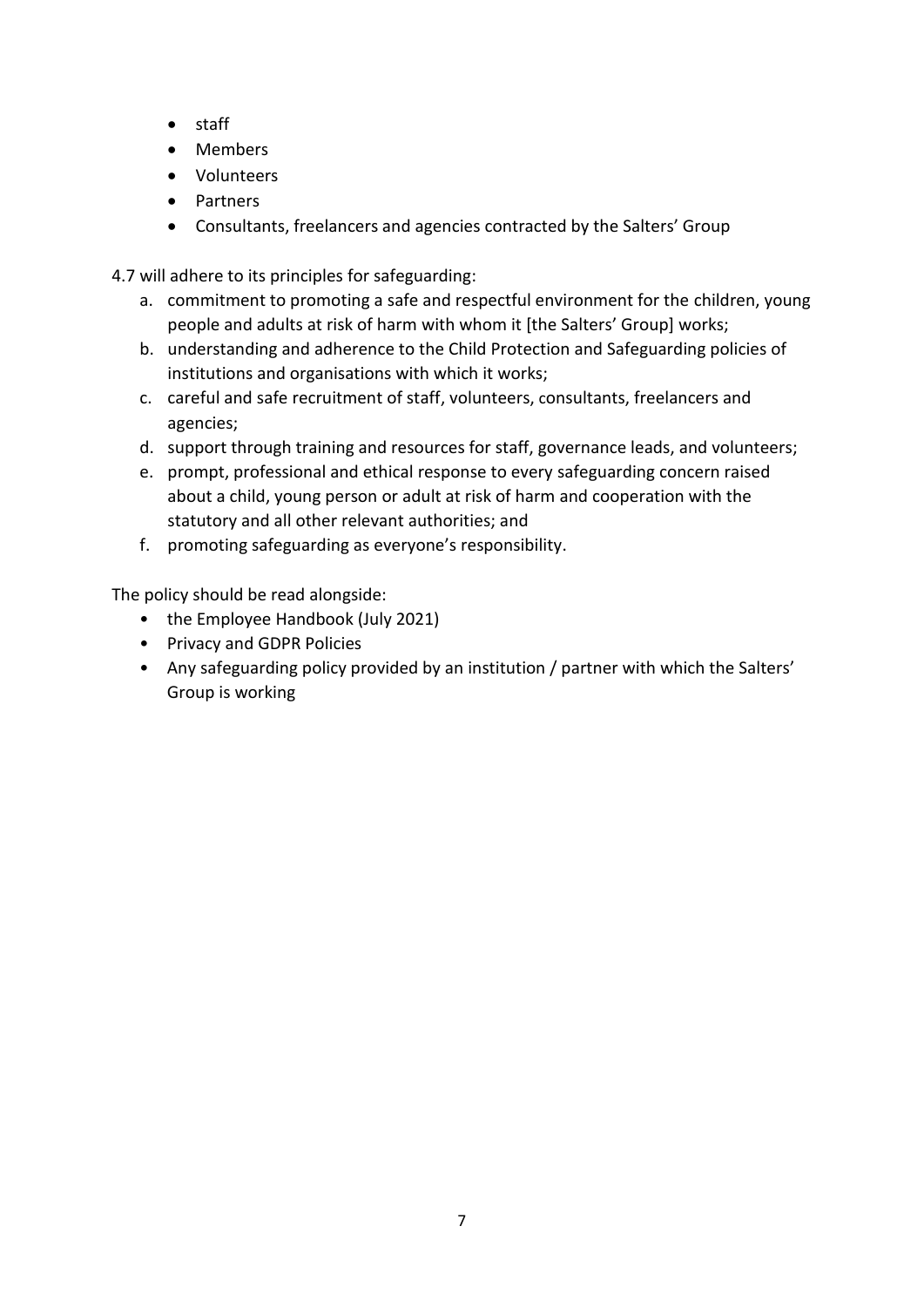#### **5. Wider context**

The Safeguarding Policy and Procedures of the Salters' Company Group sits within and alongside the wider context of safeguarding policies, procedures and guidance. This includes but is not limited to:

#### **GOVERNMENT LEGISLATION AND GUIDANCE**

**Children Act 1989** <http://www.legislation.gov.uk/ukpga/1989/41/contents>

**Children Act 2004** [http://www.legislation.gov.uk/ukpga/2004/31/pdfs/ukpga\\_20040031\\_en.pdf](http://www.legislation.gov.uk/ukpga/2004/31/pdfs/ukpga_20040031_en.pdf)

**Mental Capacity Act 2005** <https://www.legislation.gov.uk/ukpga/2005/9/contents>

**Children and Families Act 2014**  [http://www.legislation.gov.uk/ukpga/2014/6/pdfs/ukpga\\_20140006\\_en.pdf](http://www.legislation.gov.uk/ukpga/2014/6/pdfs/ukpga_20140006_en.pdf)

#### **Working Together to Safeguard Children (July 2018)**

[https://assets.publishing.service.gov.uk/government/uploads/system/uploads/attachment\\_](https://assets.publishing.service.gov.uk/government/uploads/system/uploads/attachment_data/file/942454/Working_together_to_safeguard_children_inter_agency_guidance.pdf) [data/file/942454/Working\\_together\\_to\\_safeguard\\_children\\_inter\\_agency\\_guidance.pdf](https://assets.publishing.service.gov.uk/government/uploads/system/uploads/attachment_data/file/942454/Working_together_to_safeguard_children_inter_agency_guidance.pdf)

**Care Act (2014)** <https://www.legislation.gov.uk/ukpga/2014/23/contents>

**Counter-Terrorism and Security Act 2015 (Updated 1 April 2021)** [https://www.gov.uk/government/publications/prevent-duty-guidance/revised-prevent-](https://www.gov.uk/government/publications/prevent-duty-guidance/revised-prevent-duty-guidance-for-england-and-wales)

[duty-guidance-for-england-and-wales](https://www.gov.uk/government/publications/prevent-duty-guidance/revised-prevent-duty-guidance-for-england-and-wales)

#### **Keeping Children Safe in Education (September 2021)**

[https://assets.publishing.service.gov.uk/government/uploads/system/uploads/attachment\\_](https://assets.publishing.service.gov.uk/government/uploads/system/uploads/attachment_data/file/1020050/KCSIE_2021_September_guidance.pdf) [data/file/1020050/KCSIE\\_2021\\_September\\_guidance.pdf](https://assets.publishing.service.gov.uk/government/uploads/system/uploads/attachment_data/file/1020050/KCSIE_2021_September_guidance.pdf)

#### **CHARITABLE SECTOR**

**Charity Commission**

<https://www.gov.uk/guidance/safeguarding-duties-for-charity-trustees>

**NSPCC**

<https://learning.nspcc.org.uk/safeguarding-child-protection>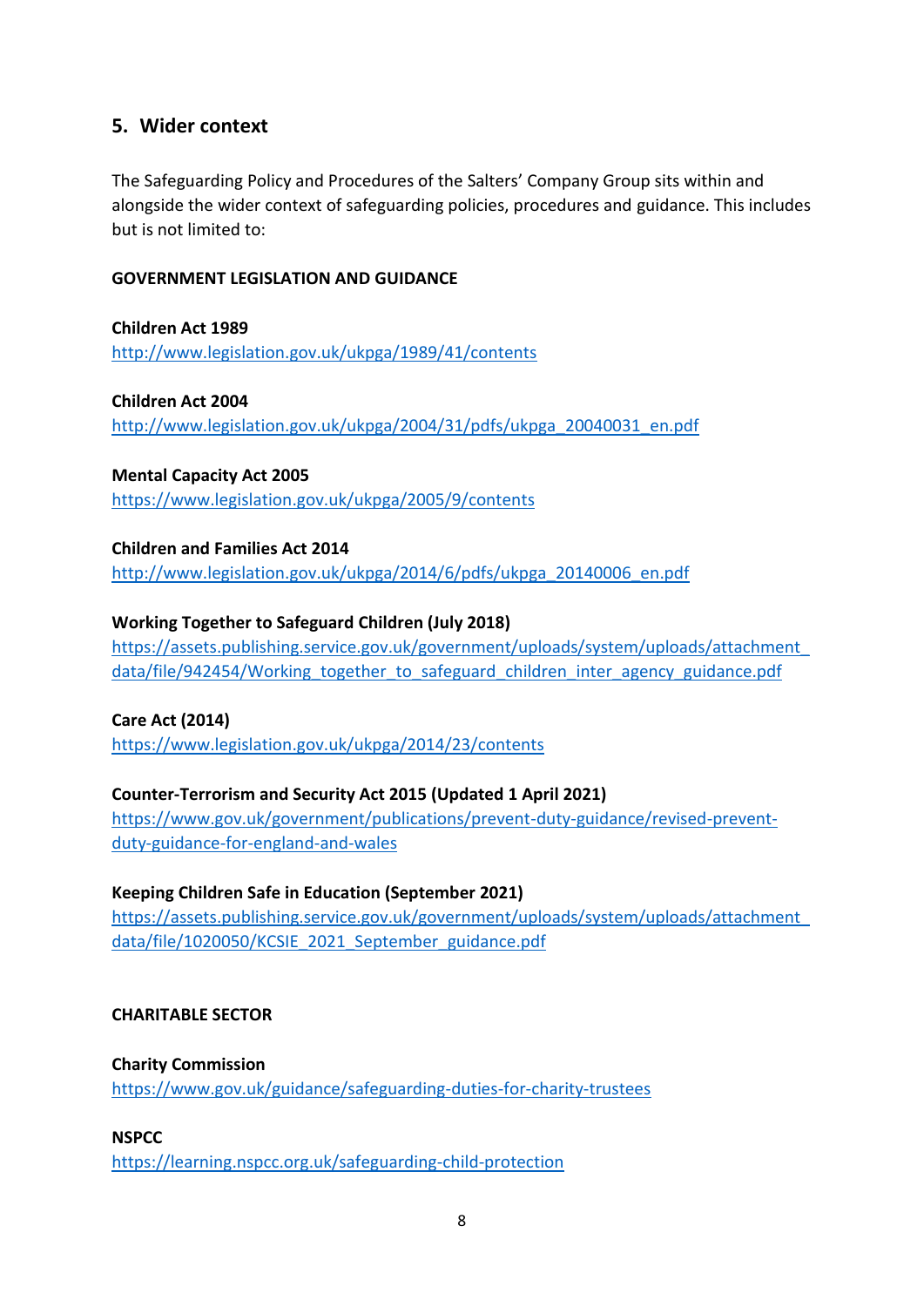<https://learning.nspcc.org.uk/safeguarding-child-protection/safer-recruitment>

**Safeguarding Adults – Social Care Institute for Excellence (SCIE)** <https://www.scie.org.uk/safeguarding/adults/introduction/what-is>

**Safeguarding Adults – Age UK** [https://www.ageuk.org.uk/globalassets/age-uk/documents/policy-positions/health-and](https://www.ageuk.org.uk/globalassets/age-uk/documents/policy-positions/health-and-wellbeing/adult-safeguarding-policy-position-nov-2018-final.pdf)[wellbeing/adult-safeguarding-policy-position-nov-2018-final.pdf](https://www.ageuk.org.uk/globalassets/age-uk/documents/policy-positions/health-and-wellbeing/adult-safeguarding-policy-position-nov-2018-final.pdf)

#### **LONDON AND CITY OF LONDON CORPORATION**

**The London Safeguarding Children Board Procedures** <https://www.londoncp.co.uk/>

**The London Safeguarding Adults Board Policy and Procedure**  [http://londonadass.org.uk/wp-content/uploads/2019/05/2019.04.23-Review-of-the-Multi-](http://londonadass.org.uk/wp-content/uploads/2019/05/2019.04.23-Review-of-the-Multi-Agency-Adult-Safeguarding-policy-and-procedures-2019-final-1-1.pdf)[Agency-Adult-Safeguarding-policy-and-procedures-2019-final-1-1.pdf](http://londonadass.org.uk/wp-content/uploads/2019/05/2019.04.23-Review-of-the-Multi-Agency-Adult-Safeguarding-policy-and-procedures-2019-final-1-1.pdf)

**Safeguarding Children and Young People from the City of London and Hackney Safeguarding Children's Partnership** <http://www.chscb.org.uk/>

**The City of London and Hackney Safeguarding Adults Board**  <https://hackney.gov.uk/safeguarding-adults-board>

**The City of London Corporation Threshold of Need** [https://www.cityandhackneyccg.nhs.uk/Downloads/gp/Practice%20support/Safeguarding%](https://www.cityandhackneyccg.nhs.uk/Downloads/gp/Practice%20support/Safeguarding%20Children/Thresholds-of-need.pdf) [20Children/Thresholds-of-need.pdf](https://www.cityandhackneyccg.nhs.uk/Downloads/gp/Practice%20support/Safeguarding%20Children/Thresholds-of-need.pdf)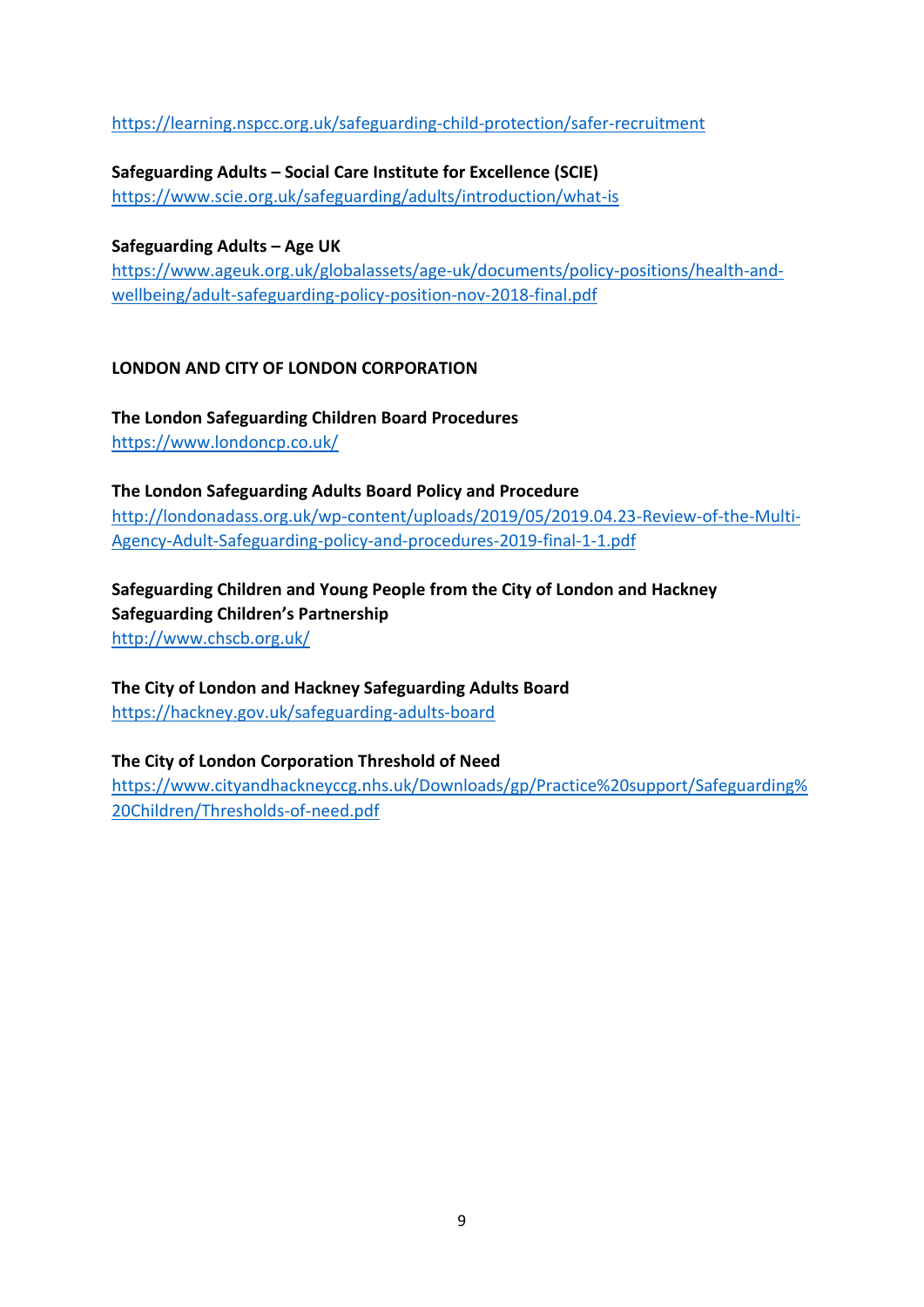## **6. Roles and Responsibilities of Designated Safeguarding Lead (DSL)**

#### **Purpose of the role**

To take the lead in ensuring that appropriate arrangements for keeping children, young people, and adults at risk of harm, safe are in place at the Salters' Group.

To promote the safety and welfare of children, young people, and adults at risk of harm, involved in the Salters' Group activities and events at all times.

#### **Duties and responsibilities**

- 1. Act as named person and point of contact for all matters related to safeguarding both within the Salters' Group and externally.
- 2. Take a lead role in developing and reviewing the Salters' Group's safeguarding policies and procedures.
- 3. Take a lead role in implementing the Salters' Group's safeguarding policies and procedures: ensuring all safeguarding concerning children, young people, and adults at risk of harm who take part in the Salters' Group activities and events are responded to promptly, ethically and appropriately.
- 4. Advise and support the Senior Management Team and Governance Leads in developing and establishing the Salters' Group's approach to safeguarding.
- 5. Play a lead role in establishing, maintaining and reviewing the Salters' Group's plan for safeguarding.
- 6. Advise on training needs and development, providing training where appropriate.
- 7. Provide safeguarding advice and support to Salters' staff, Members and volunteers.
- 8. Make sure that everyone working or volunteering with or for children, young people and adults at risk of harm at the Salters' Group including the Institute Board and Court of Assistants (Trustee) understands the safeguarding policy and procedures, and knows what to do if they have concerns about a child's, young person's or adult at risk of harm's welfare.
- 9. Work closely with the Institute Board and Court of Assistants (Trustee) and Governance Leads to ensure they are kept up to date with safeguarding issues and are fully informed of any concerns about organisational safeguarding practice.
- 10. Make sure children, young people and adults at risk of harm, and their carers, who are involved in activities and events at the Salters' Group know who they can talk to if they have a welfare or safeguarding concern and understand what action the organisation will take in response.
- 11. Receive and record information from anyone who has concerns about a child, young person, or adult at risk of harm, who takes part in the Salters' Group's activities.
- 12. Take the lead on responding to information that may constitute a safeguarding concern, including a concern that an adult involved with the Salters' Group may present a risk to children or young people. This includes:
	- a. assessing and clarifying the information;
	- b. making referrals to statutory organisations as appropriate;
	- c. consulting with and informing the relevant members of the Salters' Group management; and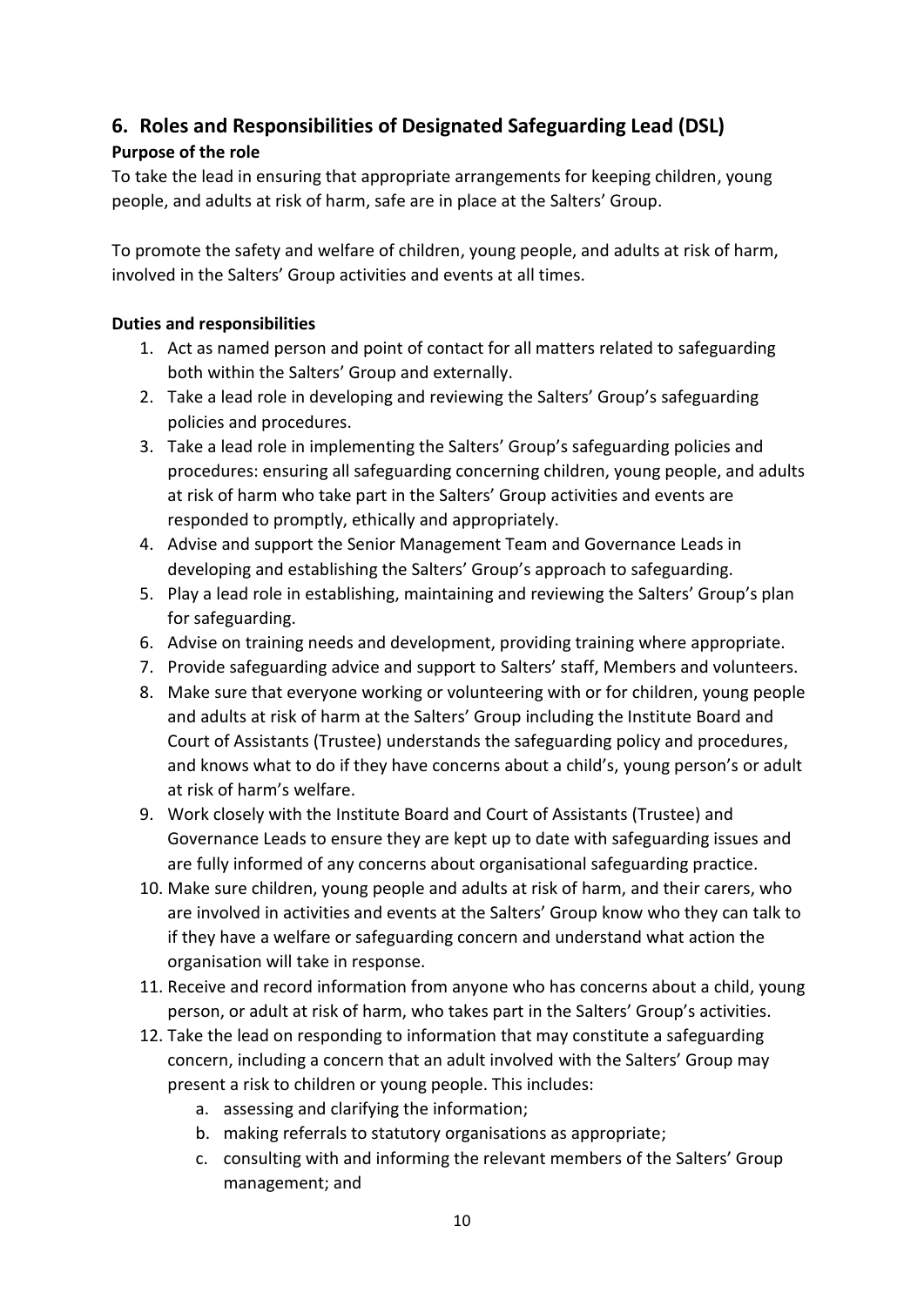- d. following the organisation's safeguarding policy and procedures.
- 13. Liaise with, pass on information to, and receive information from statutory child protection agencies such as the local authority child and adult protection services and the police. This includes making formal referrals to agencies when necessary.
- 14. Manage referrals to key safeguarding agencies (e.g., local safeguarding partnership or the police) of any incidents or allegations of abuse and harm.
- 15. Store and retain safeguarding records according to legal requirements and the Salters' Group's safeguarding policy and procedures.
- 16. Report regularly to the Institute Board and Court of Assistants (Trustee) on issues relating to safeguarding to ensure that it is seen as an ongoing priority issue and that safeguarding requirements are being followed at all levels of the Salters' Group.
- 17. Be familiar with and work within inter-agency child and adult protection procedures developed by the local child and adult protection agencies.
- 18. Be familiar with issues relating to safeguarding and abuse, and keep up to date with new developments in this area.
- 19. Attend regular training in issues relevant to child protection and share knowledge from that training with everyone who works or volunteers with or for children, young people and adults at risk of harm at the Salters' Group.
- 20. Attend team meetings, supervision sessions and management meetings as arranged.
- 21. Work flexibly as may be required and carry out any other reasonable duties.

#### **Deputy DSL**

**In the absence of the Designated Safeguarding Lead, the Deputy DSL will take on the above responsibilities.**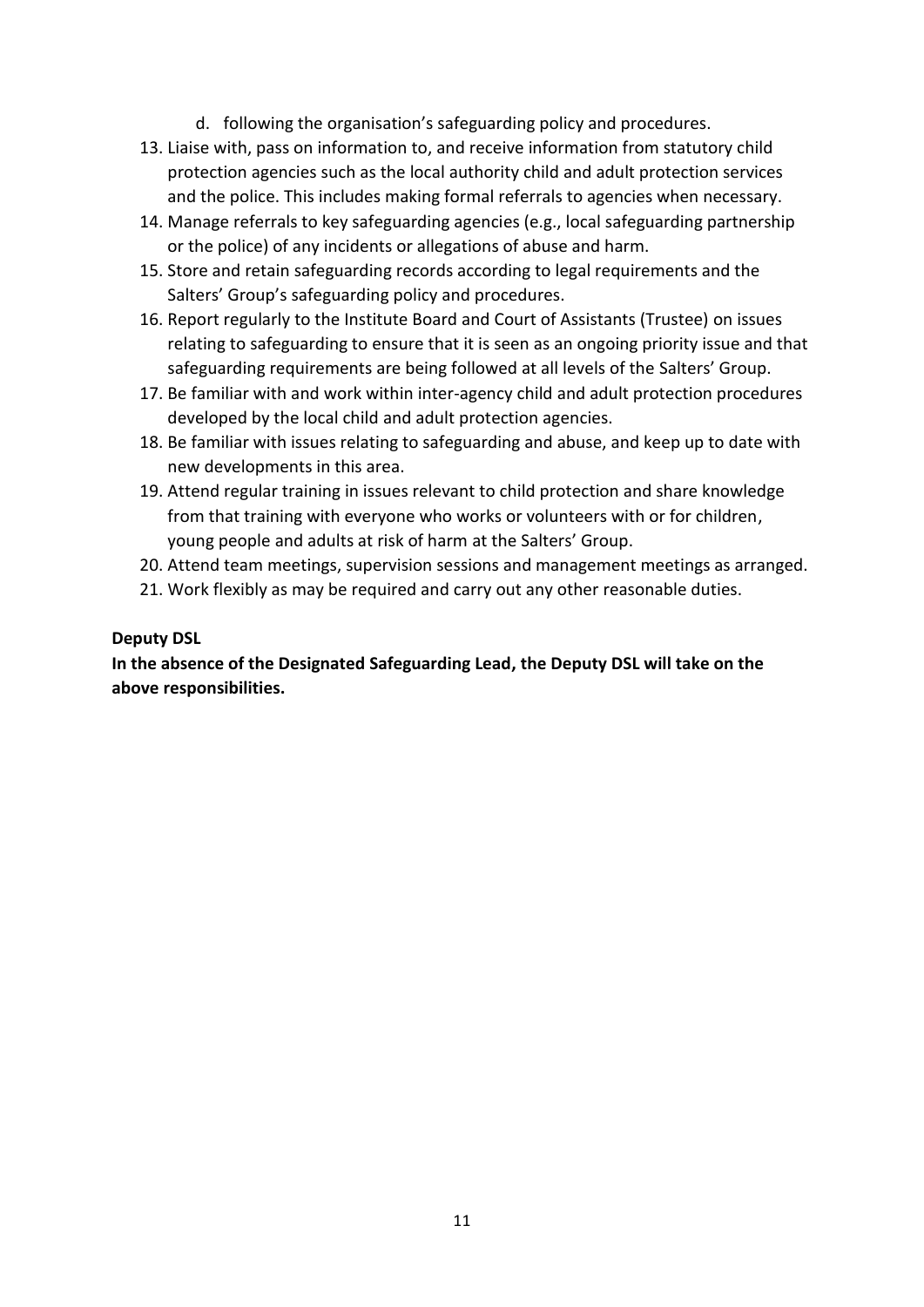## **7. Overview and definitions**

- 7.1 Everyone has a responsibility to safeguard children, young people and adults at risk of harm regardless of their role within, or relationship with, the Salters' Group.
- 7.2 Each organisation within the Salters' Group needs to recognise and be aware of how their staff, Members, volunteers, partners, consultants, and or contracted freelancers and agencies interact and work with children, young people and adults at risk of harm. This includes the provision of relevant and appropriate training on safeguarding and creating safe spaces and working practices.
- 7.3 Salters' Group staff, Members, volunteers especially should be able to recognise potential dangers and risks and report any safeguarding concerns to the Designated Safeguarding Lead (DSL) or Deputy DSL.
- 7.4 The Designated Safeguarding Lead and or Deputy DSL will work with the relevant and appropriate statutory organisations and bodies to report and refer safeguarding concerns and disclosures.
- 7.5 Safeguarding is a serious and important commitment. The significance of safeguarding to the organisations within the Salters' Group is reflected in its inclusion in Risk Registers and in the creation, adoption, and regular review of this policy.
- 7.6 For the Salters' Group Safeguarding Policy and Procedures to be effective, all organisations, staff, volunteers and Members within the Salters' Group need to have:
	- a. an applied understanding of safeguarding and key definitions;
	- b. an awareness of the signs and symptoms of potential harm and or abuse;
	- c. how to assess, record and report a safeguarding concern, allegation or disclosure; and
	- d. an applied understanding of the next steps following the submission of a safeguarding concern, allegation or disclosure.

**Below are some examples of situations and scenarios in which awareness of safeguarding should be paramount. The organisational safeguarding culture, however, underlines the importance of safeguarding at all times and in all encounters with children, young people and adults at risk of harm, whether in person or online:**

1. Visiting or attending any Salters' Group activity or event at which children and young people may be present (e.g. Festivals of Chemistry, Chemistry Camps, Scholars' Evening), whether in person or online.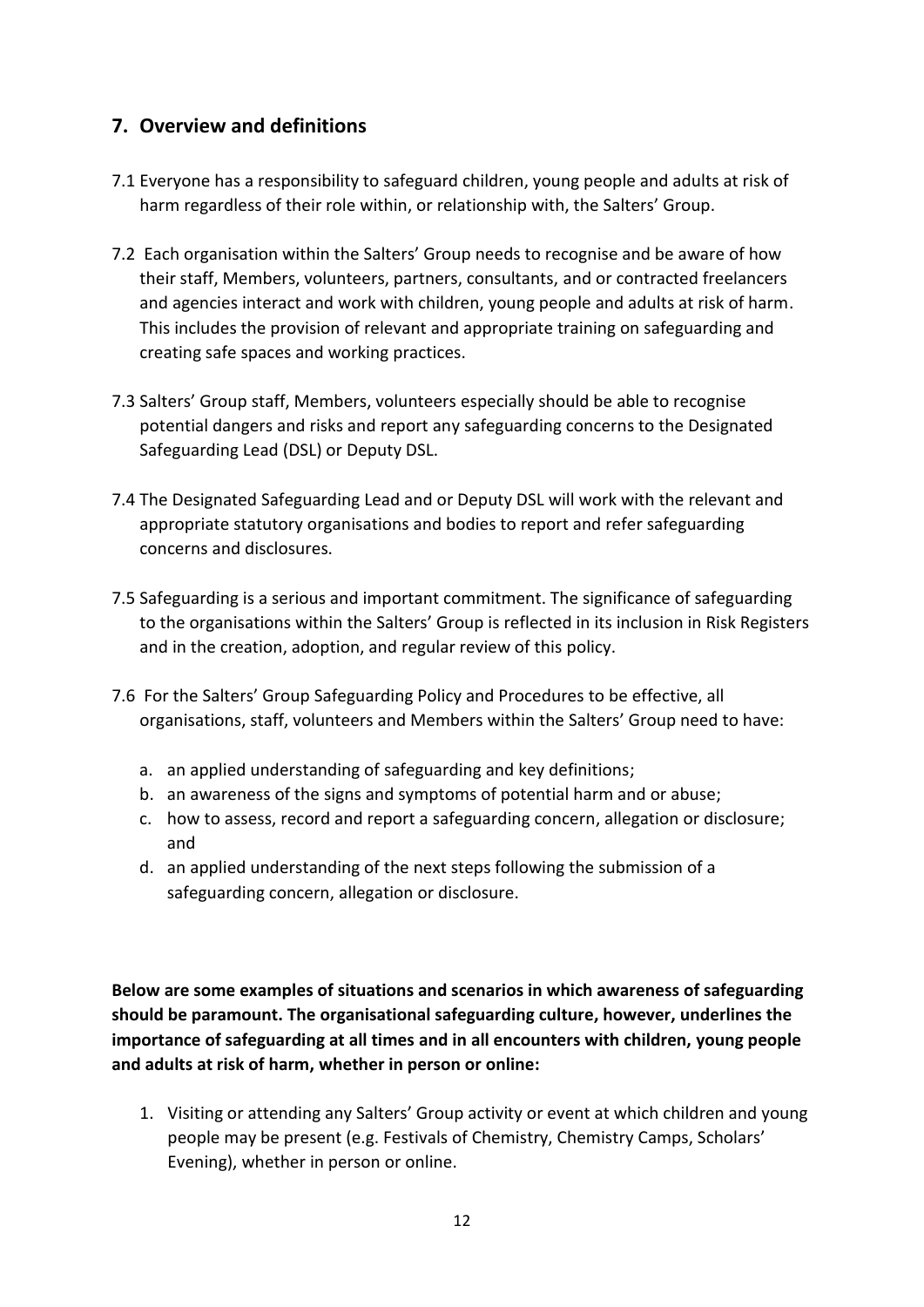- 2. Visiting or attending a site owned or hired by the Salters' Group at which adults at risk of harm may be present (e.g. visit to an Almshouse or to one of the Salters' Charitable Foundation projects and beneficiaries – other charities and educational institutions), whether in person or online.
- 3. Acting in a supervisory or mentoring role (e.g. as Master Apprenticeship and or a mentor to Salters' alumni), whether in person or online.
- 4. Engaging in communications with beneficiaries of the Salters' Group's charities, whether in person or online.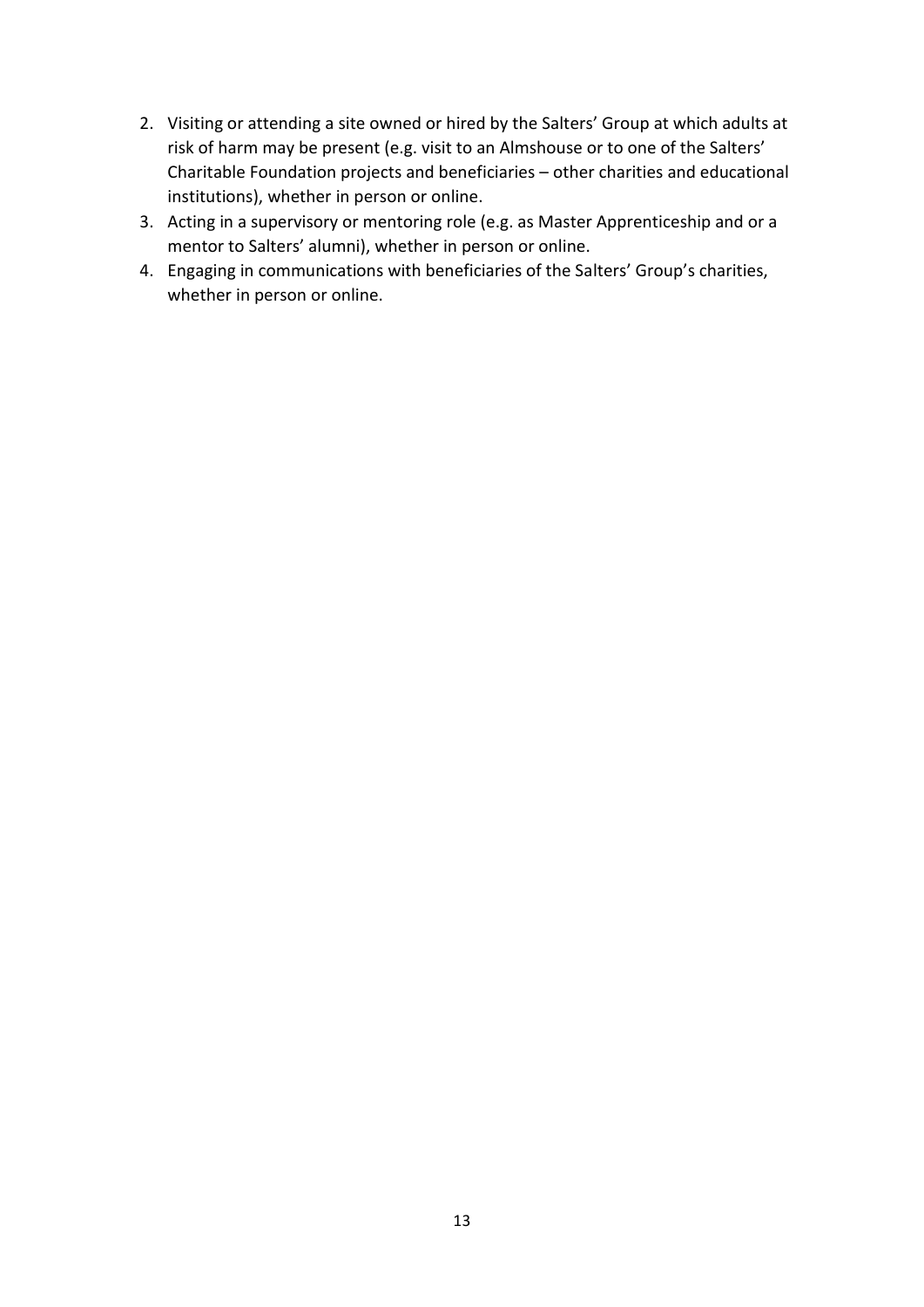## **Definitions**

Abuse, in its different forms, and neglect are clearly defined in this policy. These definitions are not exhaustive, but they are widely recognised and accepted, and can therefore be used to identify when a child/ adult is at risk of harm, or experiencing harm or abuse.

#### **Abuse (See below for specific forms)**

Child abuse is any action by another person – adult or child – that causes significant harm to a child (NSPCC). This can be the result of directly inflicting harm or failing to act to prevent harm.

#### **Abuser**

An abuser can be any member in society and can come from all walks of life. An abuser can be male or female, of any class, religion, race, ethnicity, or nationality. Abuse may be sometimes be carried out by strangers, but it is much more common that the abuser is known to the child and is in a position of trust and/or authority. It is not only adults who abuse children; children may suffer abuse from other children and young people. COA Staff and members of the interview team should be aware that abusers may include:

- some adults who are unable to provide consistent care to a child or young person;
- some adults, including professionals, who manipulate themselves into a position of trust where they can exploit children and young people in many forms (physically, emotionally / psychologically, sexually);
- some adults, including professionals who, by consistently behaving inappropriately towards children and young people, can cause them to suffer physical or emotional harm; and
- some children or young people, who themselves may be victims of abuse.

#### **Adult at Risk of Harm**

According to the Care Act 2014, an adult at risk of harm:

- a. has needs for care and support (whether or not the authority is meeting any of those needs);
- b. is experiencing, or is at risk of, abuse or neglect; and
- c. as, a result of those needs, is unable to protect himself or herself against the abuse or neglect or the risk of it.

#### **Bullying and Cyberbullying**

Bullying can mean different things (Childline) and can occur in person, online or through a phone or other device:

- being called names
- being teased, put down or humiliated
- being pushed or pulled about
- having money and other belongings taken
- having rumours spread about you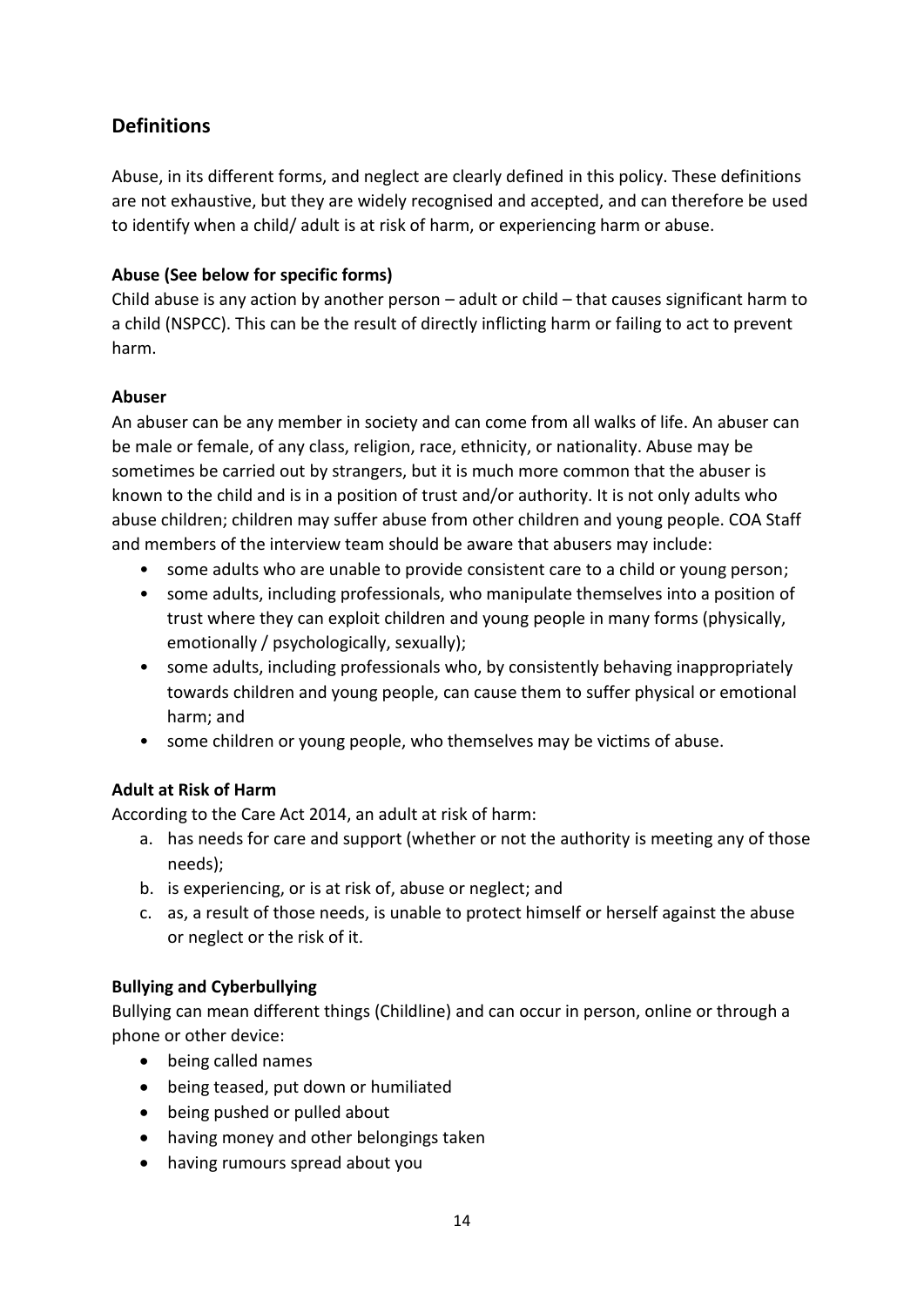- being ignored and left out
- being hit, kicked or physically hurt
- being threatened or intimidated

**Bullying can also be part of other forms of abuse, including neglect, emotional, physical, and sexual abuse.**

#### **Cyberbullying**

Cyberbullying is using the internet, email, online games or any digital technology to threaten, tease, upset or humiliate someone else (Childline).

#### **Child**

In this document a child is defined as anyone who has not yet reached their 18th birthday. The fact that a child has reached 16 years of age, is living independently or is in further education, is a member of the armed forces, is in hospital or in custody in the secure estate, does not change their status or entitlements to services or protection (HM Government).

#### **Child Criminal Exploitation (CCE)**

This is where an individual or group takes advantage of an imbalance of power to coerce, control, manipulate or deceive a child or young person under the age of 18 into any criminal activity (a) in exchange for something the victim needs or wants, and/or (b) for the financial or other advantage of the perpetrator or facilitator and/or (c) through violence or the threat of violence. The victim may have been criminally exploited, even if the activity appears consensual. Child criminal exploitation does not always involve physical contact; it can also occur through the use of technology (HM Government).

#### **Child Trafficking**

Child trafficking is a type of abuse where children are recruited, moved or transported and then exploited, forced to work or sold (NSPCC).

#### **County Lines**

A term used to describe gangs and organised criminal networks involved in exporting illegal drugs into one or more importing areas within the UK, using dedicated mobile phone lines or other form of 'deal line'. They are likely to exploit children and vulnerable adults to move and store the drugs and money, and they will often use coercion, intimidation, violence (including sexual violence) and weapons (HM Government).

#### **Domestic Abuse**

An incident or pattern of incidents of controlling, coercive, threatening, degrading and violent behaviour, including sexual violence, in the majority of cases by a partner or expartner, but also by a family member or carer (Women's Aid). The NSPCC (National Society for the Protection of Children) makes clear that witnessing Domestic Abuse is child abuse.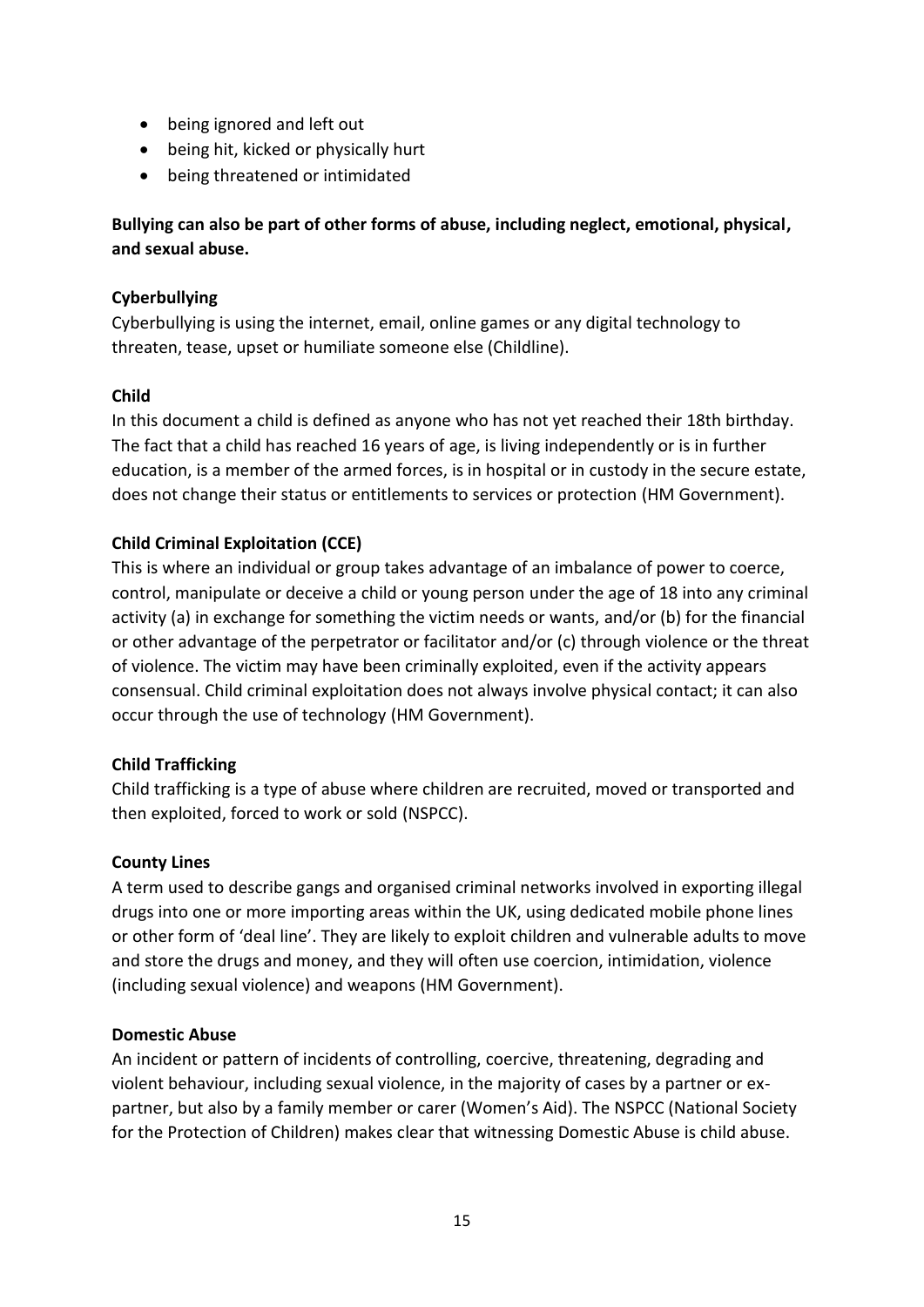#### **Emotional Abuse**

Emotional abuse is the ongoing emotional maltreatment of a child or adult. It's sometimes called psychological abuse. Emotional abuse can involve deliberately trying to scare or humiliate a child or isolating or ignoring them. Children who are emotionally abused are often suffering another type of abuse or neglect at the same time – but this isn't always the case (NSPCC).

Adults can also suffer and be victims of emotional abuse.

#### **Female Genital Mutilation (FGM)**

Female genital mutilation (FGM) is a procedure where the female genitals are deliberately cut, injured or changed, but where there's no medical reason for this to be done (NHS).

#### **Grooming**

Children and young people can be groomed online or in the real world, by a stranger or by someone they know - a family member, friend or professional (NSPCC).

#### **Neglect**

Neglect is the ongoing failure to meet a child's or adult at risk of harm's basic needs (NSPCC).

#### **Online Abuse**

Online abuse is any type of abuse that happens on the internet, whether through social networks, playing online games or using mobile phones or other devices (NSPCC).

#### **Physical Abuse**

Physical abuse is deliberately hurting a child or adult causing injuries such as bruises, broken bones, burns or cuts (NSPCC).

#### **Sexual Abuse**

Sexual Abuse involves forcing or enticing a child or young person to take part in sexual activities, not necessarily involving a high level of violence, whether or not the child is aware of what is happening. The activities may involve physical contact, including assault by penetration (for example, rape or oral sex) or non-penetrative acts such as masturbation, kissing, rubbing and touching outside of clothing. They may also include non-contact activities, such as involving children in looking at, or in the production of, sexual images, watching sexual activities, encouraging children to behave in sexually inappropriate ways, or grooming a child in preparation for abuse (including via the internet). Sexual abuse is not solely perpetrated by adult males. Women can also commit acts of sexual abuse, as can other children (Her Majesty's Government, 2015 - NSPCC).

#### **Young Person**

There is no legal definition of the term 'young person', but it is often considered to refer to those under the age of 25.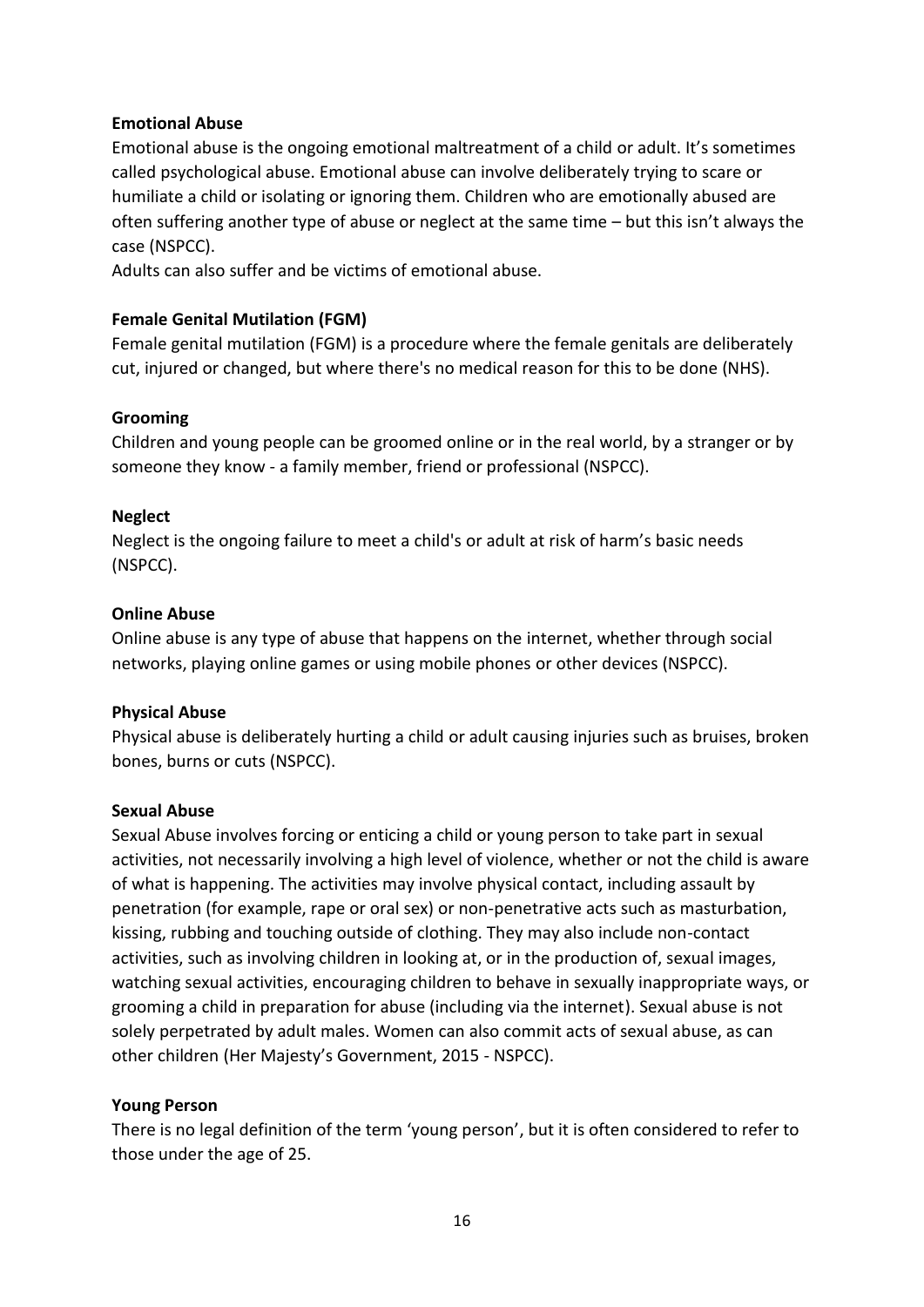## **8. Safeguarding children and young people**

8.1 Safeguarding and promoting the welfare of children is defined as:

- protecting children from maltreatment;
- preventing impairment of children's health or development;
- ensuring that children grow up in circumstances consistent with the provision of safe and effective care; and
- taking action to enable all children to have the best outcomes (HM Government).
- **8.2 Any concerns, allegations or disclosures that children may be suffering significant harm should be raised with the Designated Safeguarding Lead (DSL) or Deputy DSL using the form in Appendix 1.** This can be done in person, through a telephone call and or an email marking the subject line 'CONFIDENTIAL – SAFEGUARDING CONCERN/ALLEGATION/DISCLOSURE'. There is a duty of care and legal responsibility to respond to safeguarding concerns, allegations, disclosures and incidents.
- 8.3 The Data Protection Act 2018 and General Data Protection Regulations (GDPR) do not prevent the sharing of information for the purposes of keeping children safe. Fears about sharing information must not be allowed to stand in the way of the need to promote the welfare and protect the safety of children (HM Government).
- 8.4 With regards to consent for information sharing, it is not necessary to seek consent to share information for the purposes of safeguarding and promoting the welfare of a child provided that there is a lawful basis to process any personal information required. The legal bases that may be appropriate for sharing data in these circumstances could be 'legal obligation', or 'public task' which includes the performance of a task in the public interest or the exercise of official authority. Each of the lawful bases under GDPR has different requirements. It continues to be good practice to ensure transparency and to inform parent/ carers that you are sharing information for these purposes and seek to work cooperatively with them.

[\(https://assets.publishing.service.gov.uk/government/uploads/system/uploads/attachm](https://assets.publishing.service.gov.uk/government/uploads/system/uploads/attachment_data/file/942454/Working_together_to_safeguard_children_inter_agency_guidance.pdf) ent data/file/942454/Working together to safeguard children inter agency guidanc [e.pdf](https://assets.publishing.service.gov.uk/government/uploads/system/uploads/attachment_data/file/942454/Working_together_to_safeguard_children_inter_agency_guidance.pdf) ).

**No assurances or guarantees of confidentiality should be given at any stage.**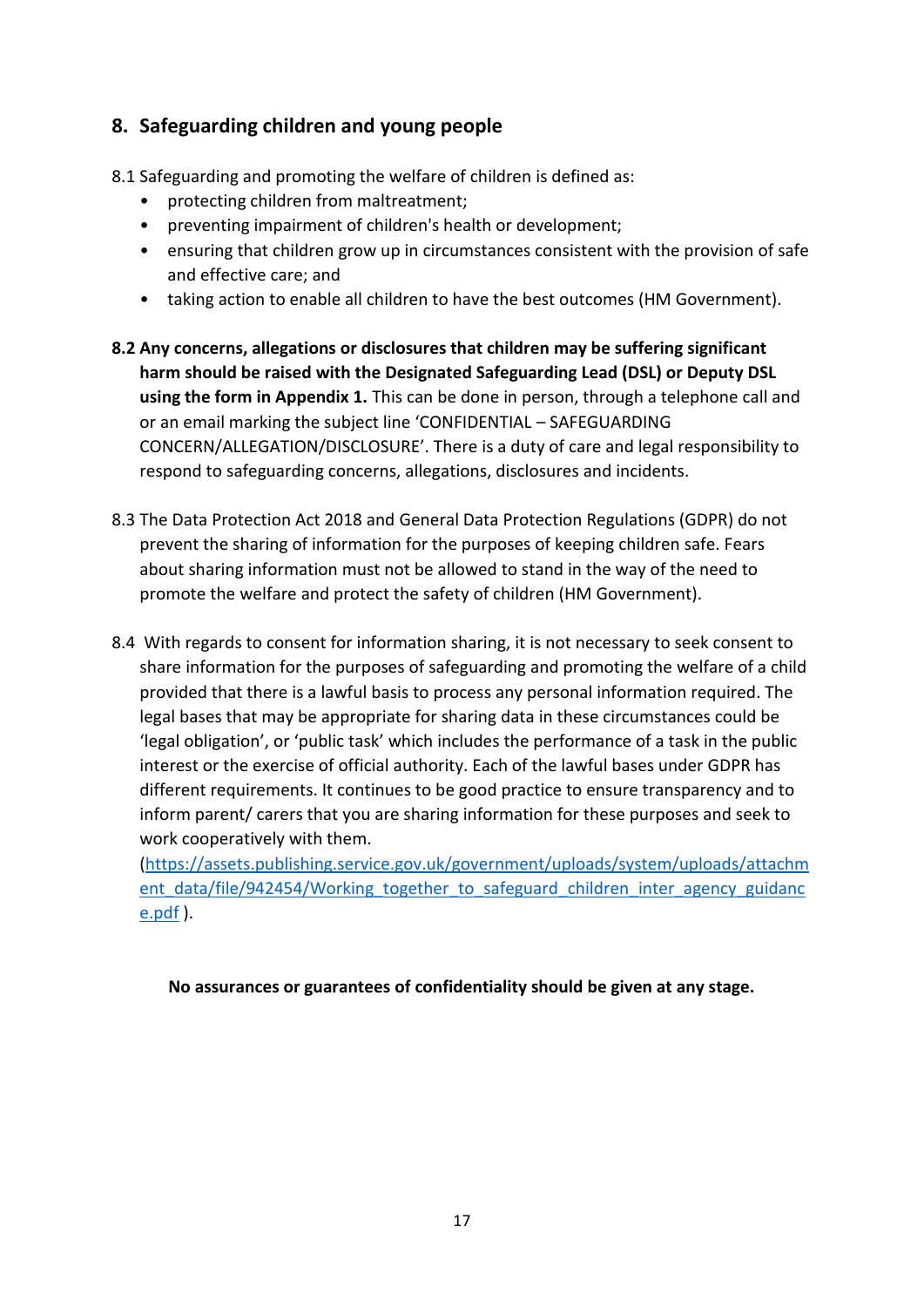## **9. Safeguarding adults at risk of harm**

9.1 The Care Act statutory guidance also defines adult safeguarding as:

Protecting an adult's right to live in safety, free from abuse and neglect. It is about people and organisations working together to prevent and stop both the risks and experience of abuse or neglect, while at the same time making sure that the adult's wellbeing is promoted including, where appropriate, having regard to their views, wishes, feelings and beliefs in deciding on any action. This must recognise that adults sometimes have complex interpersonal relationships and may be ambivalent, unclear or unrealistic about their personal circumstances

[\(https://www.scie.org.uk/safeguarding/adults/introduction/what-is\)](https://www.scie.org.uk/safeguarding/adults/introduction/what-is).

- 9.2 The Care Act 2014 also identifies 10 different types of abuse in relation to adults:
	- 1. Physical abuse
	- 2. Domestic violence or abuse
	- 3. Sexual abuse
	- 4. Psychological or emotional abuse
	- 5. Financial or material abuse
	- 6. Modern slavery
	- 7. Discriminatory abuse
	- 8. Organisational or institutional abuse
	- 9. Neglect or acts of omission
	- 10. Self-neglect

<https://www.scie.org.uk/safeguarding/adults/introduction/types-and-indicators-of-abuse>

- 9.3 **Any concerns, allegations or disclosures that can adult at risk of harm may be suffering significant harm should be raised with the Designated Safeguarding Lead (DSL) or Deputy DSL using the form in Appendix 1.** This can be done in person, through a telephone call and or an email marking the subject line 'CONFIDENTIAL – SAFEGUARDING CONCERN/ALLEGATION/DISCLOSURE'. There is a duty of care and legal responsibility to respond to safeguarding concerns, allegations, disclosures and incidents.
- 9.4 With regards to the consent to share information in the context of adult safeguarding these are the key messages [\(www.scie.org.uk\)](http://www.scie.org.uk/) :
	- It is important to share the right information, at the right time, with the right people. This is fundamental to good practice in safeguarding adults.
	- It is good practice to try to gain the person's consent to share information. When reporting a concern, allegation or disclosure relating to an adult at risk of harm, please note whether consent was sought and given or sought and not given.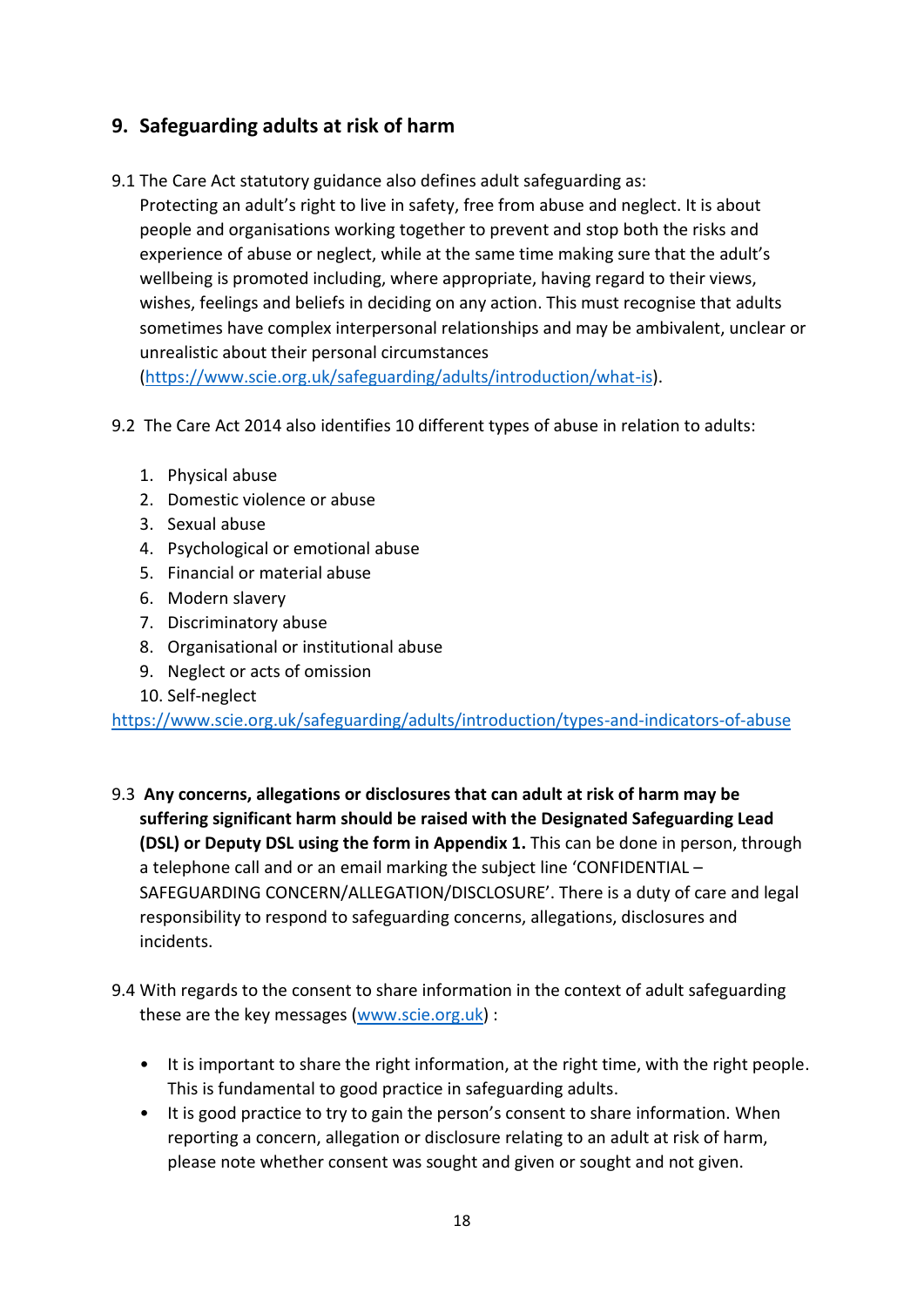- Information can be shared lawfully within the parameters of the Data Protection Act 2018 and the General Data Protection Regulation (GDPR).
- The following six safeguarding principles should underpin all safeguarding practice, including information-sharing:
	- 1. **Empowerment** People being supported and encouraged to make their own decisions and informed consent.
	- 2. **Prevention** -It is better to take action before harm occurs.
	- 3. **Proportionality** -The least intrusive response appropriate to the risk presented.
	- 4. **Protection** Support and representation for those in greatest need.
	- 5. **Partnership** Local solutions through services working with their communities. Communities have a part to play in preventing, detecting and reporting neglect and abuse.
	- 6. **Accountability**  Accountability and transparency in safeguarding practice.

**No assurances or guarantees of confidentiality should be given at any stage.**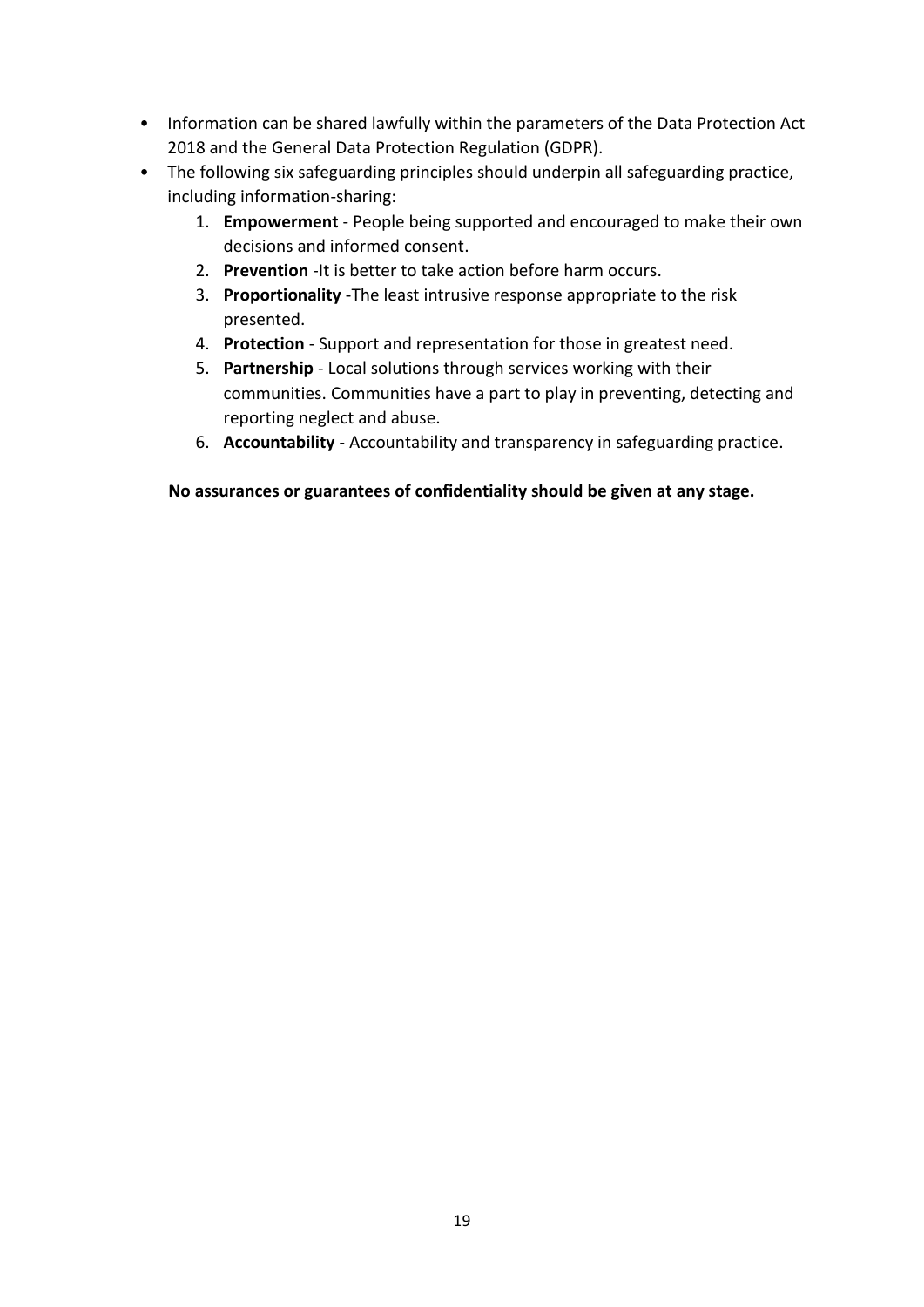## **10. Code of Conduct**

This code of conduct is primarily for all Salters' staff, Members, and volunteers. It should also, however, be made available to all partners, consultants, freelancers and agencies contracted by the Salters' Group.

It is the duty of everyone involved in the care, education of, and provision of services to children and young people, and adults at risk of harm to:

- promote children's safety, welfare, health and development;
- Identify those children at risk;
- act to prevent abuse and harm; and
- prevent abuse and harm.

The Salters' Group, therefore, asks all individuals and named groups above to adhere to its code of conduct:

- 1. All must ensure that they have an up-to-date Disclosure and Barring Service (DBS), and where possible register with the update service *if they have regular contact and or are working for sustained periods* with children and young people, and adults at risk of harm. Government guidelines and the [definitions of regulated activity](https://www.gov.uk/government/publications/dbs-workforce-guidance) should be used as part of the safer recruitment process at the Salters' Group.
- 2. To represent the Salters' Group with professionalism, having appropriate, courteous and respectful behaviour, and acting as a positive role model.
- 3. When communicating and working with external bodies and partners, safeguarding policies must be shared and the contract details of the Designated Safeguarding Lead (DSL) know to all parties.
- 4. When working off-site and in partnership with other organisations and institutions Salters' staff, Members, and volunteers must also adhere to the local policies and procedures for safeguarding.
- 5. Salters' staff, Members, and volunteers are expected to attend regular Continuing Professional Development (training in person and or online) to maintain their knowledge and expertise in relation to safeguarding.
- 6. The behaviour and language of Salters' staff, Members, and volunteers should be, at all times, professional, respectful and unprejudiced.
- 7. No communications between Salters' staff, Members, and volunteers, whether faceto-face or by phone or online, or information gathered from such communications, shall be passed on to any third party.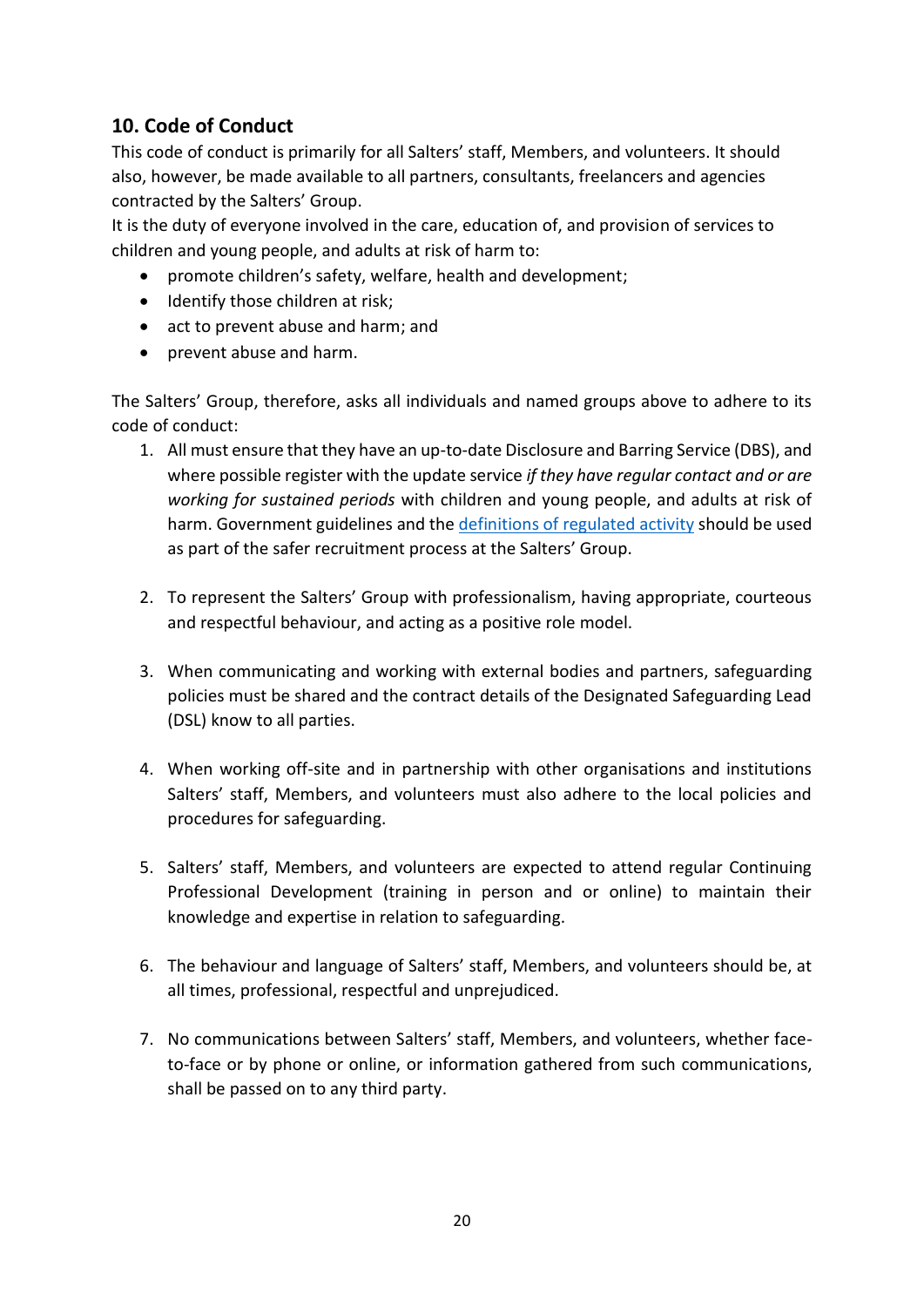- 8. All must adhere to General Data Protection Regulation (GDPR) guidelines, as prescribed by the Salters' Group. This does not in any way impede the disclosure of any safeguarding concerns.
- 9. Salters' staff, Members, and volunteers should wear identification when representing the Salters' Group at events and activities onsite at Salters' Hall or offsite at other locations.
- 10. At institutions and organisations where work is being undertaken on behalf of the Salters' Group, all Salters' staff, Members, and volunteers should ensure that that they are using facilities (bathroom) for visitors.
- 11. At institutions and organisations where work is being undertaken on behalf of the Salters' Group all Salters' staff, Members, and volunteers should ensure that they sign in upon arrival and sign out upon departure from the institution or organisation.
- 12. Salters' staff, Members, and volunteers must report any concern, allegation or disclosure of harm and abuse immediately using the appropriate procedures either local to the institution or organisation, or as detailed in this policy.
- 13. Salters' staff, Members, and volunteers should not be in direct contact with children and young people, and or adults at risk of harm, in any personal capacity and should not seek to arrange personal meetings either in person, over the phone or online. For meetings related to Salters' educational activities and events, Salters' staff should be notified, and good records kept of any such meetings.
- 14. Salters' staff, Members, and volunteers should ensure that they are never alone 1:1 with children for any activities or events, unless a specific reason has been agreed with the DSL in writing to allow for an exception to this.
- 15. Salters' staff, Members, and volunteers should work to provide a safe environment for children, young people and adults at risk of harm by not using language or engaging in actions that abusive in any way shape or form. This includes but is not limited to categories of abuse detailed in this policy, bullying, or involving discrimination as detailed in the Equality Act 2010.
- 16. When working with children, young people or adults at risk of harm, Salters' staff, Members, and volunteers should not allow or engage in suggestive remarks, gestures, or physical contact of any kind that could be misinterpreted as of a sexual, threatening, violent, or otherwise inappropriate nature.

Salters' staff, Members, and volunteers should adhere to this code of practice whether working with children and young people, and or adults at risk of harm in person, over the telephone, mobiles, through other devices, or online.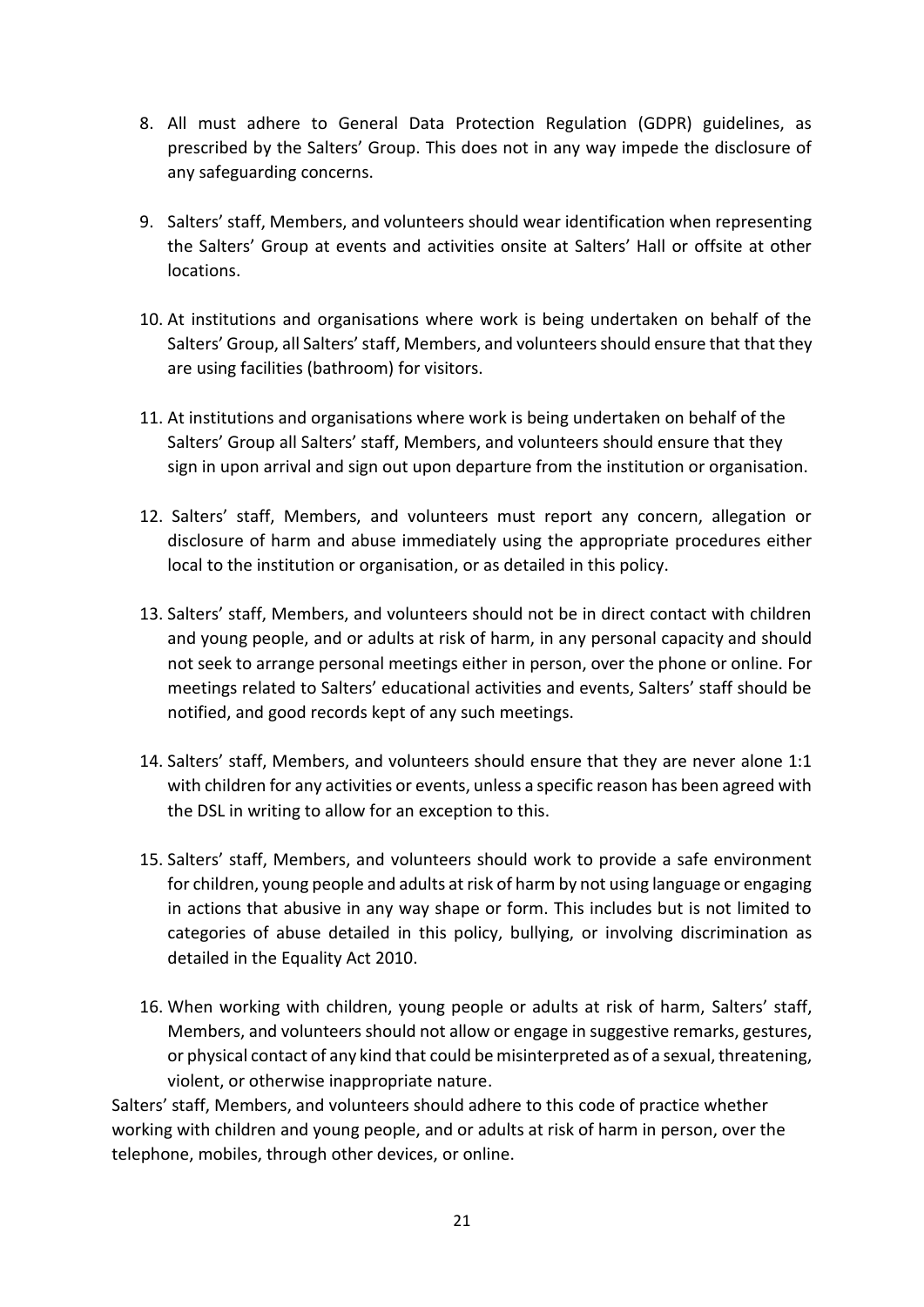## **11. Safeguarding and our work**

In the daily work of the Salters' Group all staff, Members, volunteers, partners, consultants, contracted freelancers and agencies will endeavour to safeguard children, young people and adults at risk of harm by:

- reading the safeguarding policy and actively promoting a culture in which safeguarding is paramount;
- adhering to organisational policy and procedures in relation to safeguarding;
- reporting in a timely manner, and without delay, any concerns, allegations or disclosures that a child, young person, or adult at risk of harm is being or is at risk of being abused;
- prioritising the recording and reporting of any concerns, allegations or disclosures;
- following statutory guidance and guidelines on seeking consent to share information;
- providing up-to-date and effective training, supervision, management and support;
- providing commitment and accountability through senior management, organisational and governance leads;
- attending staff training and continuing professional development;
- following and promoting safe recruitment, including DBS checks and references where required; and
- reviewing the policy annually.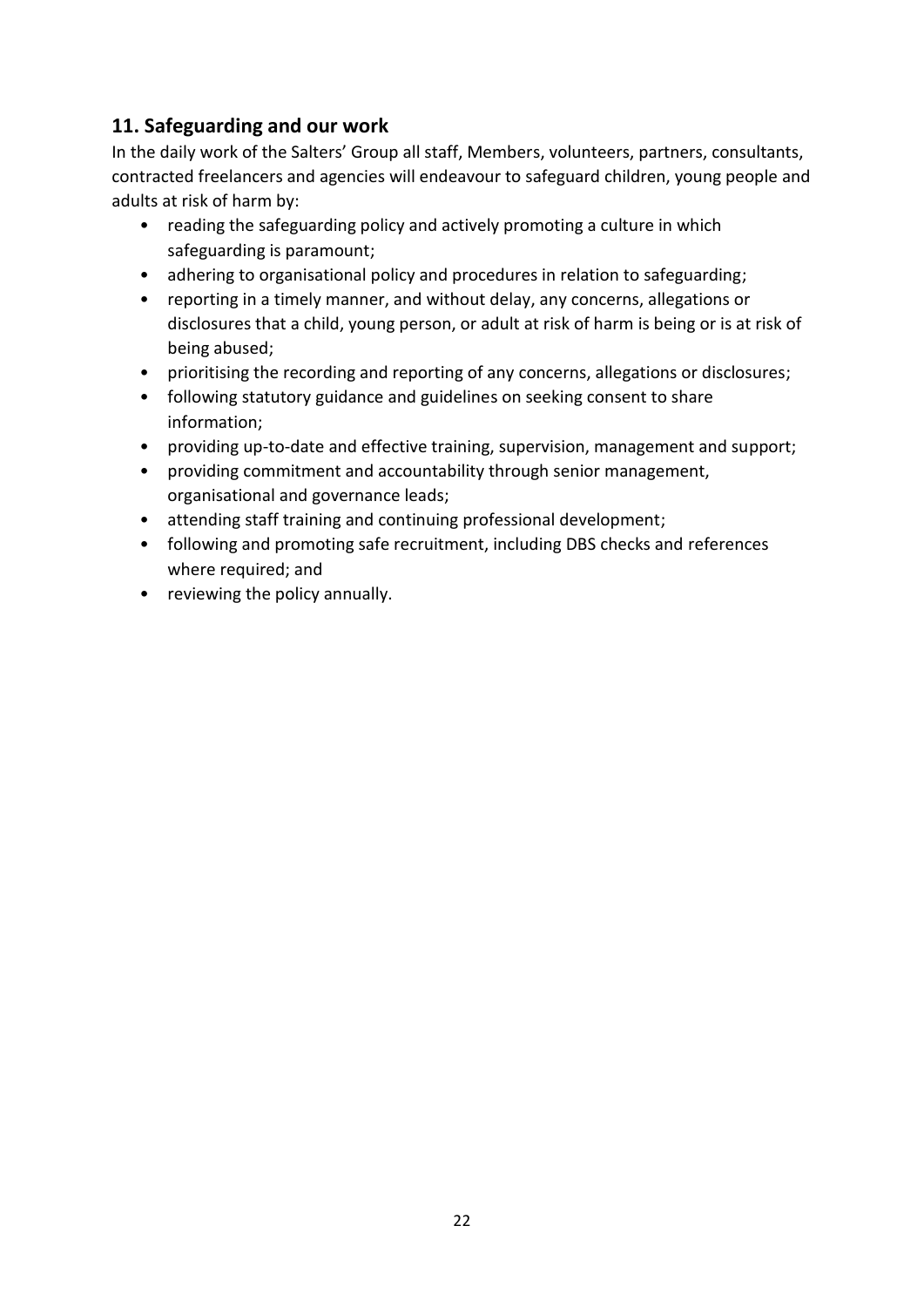## **12. Reporting a concern, allegation or disclosure**

#### **A concern**

This is when you or somebody else may have noticed indicators of abuse or neglect and feel that something is not right.

#### **An allegation**

This is when somebody tells you that another person has behaved in a way that has harmed a child or adult at risk of harm, or may lead to a child or an adult at risk being harmed. This includes the possibility of somebody committing a criminal offence or planning to commit a criminal offence against a child or an adult at risk of harm. It might also be an indication that somebody is unsuitable for working with a children or adults at risk of harm, or another vulnerable group.

#### **A disclosure**

This is when somebody shares information that might indicate that they themselves or somebody else is experiencing harm or neglect or is at risk of harm or neglect.

**Any concerns, allegations, or disclosures should be reported immediately to the Designated Safeguarding Lead (DSL) or Deputy DSL.** 

**Should the concern, allegation or disclosure relate to the DSL, this should be reported immediately to the organisational lead for the Salters' Company, Tim Smith.** 

#### **DEALING WITH AN ALLEGATION OR DISCLOSURE**

If a child, young person or adult at risk of harm confides in you that they are being abused or are at risk of harm, you must:

- listen carefully to what they have to say; and
- take immediate and necessary steps to report what you have been told.

#### **DO:**

- ensure that you are in a quiet but public place where you will be uninterrupted;
- tell a colleague where you are;
- stay calm and listen carefully;
- take them seriously;
- offer reassurance;
- ask what the person wants to happen, remembering your duty of care;
- tell the person what you will do next;
- talk to the DSL or Deputy DSL immediately;
- if at an institution or organisation with which the Salters' Group is working, follow local policy and procedure UNLESS the disclosure relates to the Designated Safeguarding Lead at that institution or organisation. In this case, you will have to report the disclosure to another member of the Senior Leadership / Membership Team at the earliest opportunity;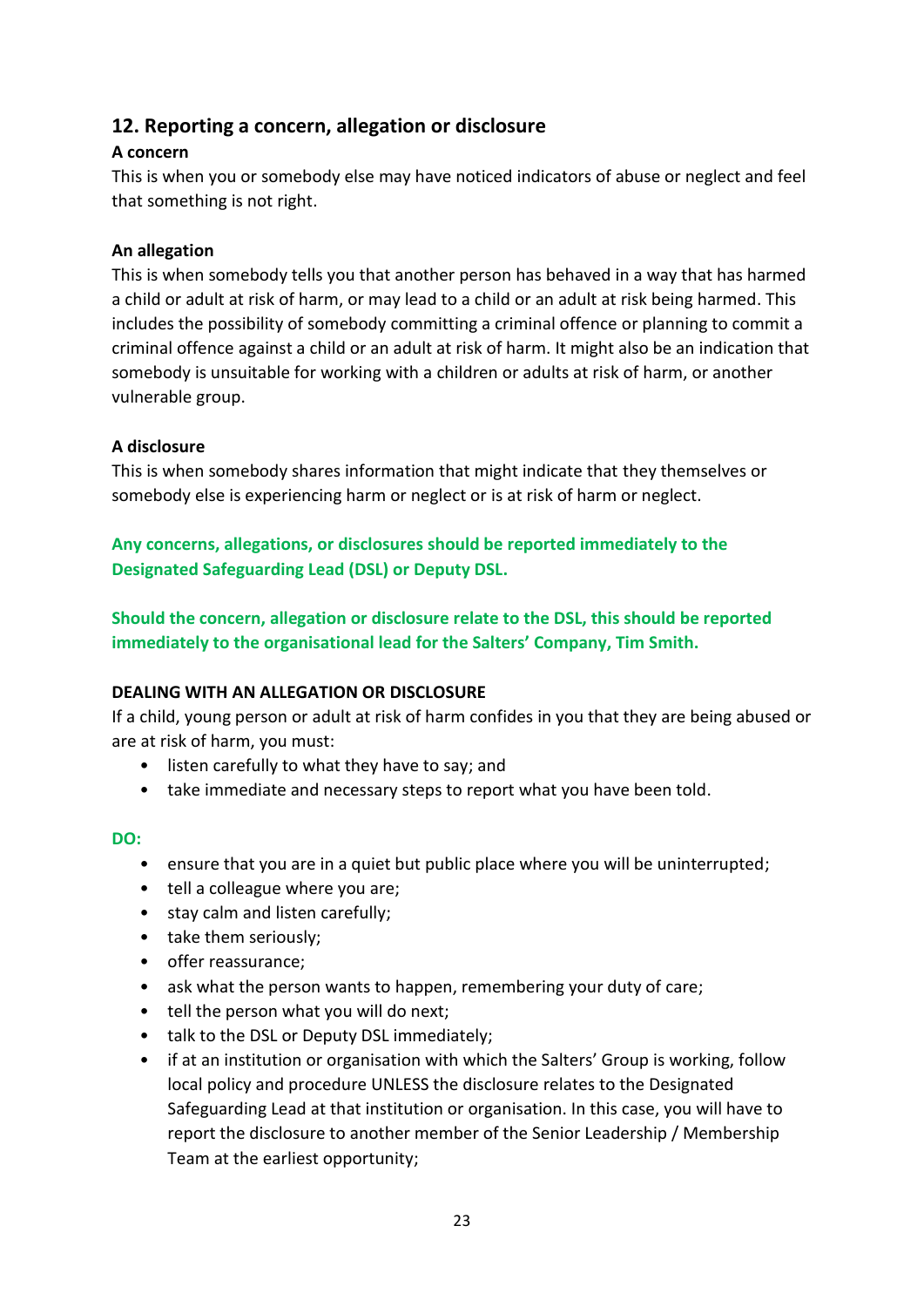- provide a clear written, contemporaneous record (written at the time that the abuse is noticed or at the time of disclosure) using the child's, young person's or adult's words; and
- sign and date and add the time to every page of any notes or any records made

#### **DO NOT:**

- promise confidentiality;
- ask leading questions, probe for details, prompt someone or try to establish blame;
- investigate;
- make judgements or express your own feelings (e.g. shock or anger); and
- rush the person making the allegation or disclosure, or interrupt them as they are doing so.

#### **FOLLOW UP TO AN ALLEGATION OR A DISCLOSURE**

Following the disclosure or allegation of abuse, it is the responsibility of the DSL to assess, record and refer the disclosure, concern or allegation beyond the organisation should it require escalation. This may be done in conjunction with the Clerk (Organisational Lead), Deputy DSL and or Senior Management at a partner organisation or institution. This may also involve the Governance Lead (if the allegation is against a member of Salters' staff, Member or volunteer), City of London & Hackney Safeguarding Children Partnership, or another local authority and, in an emergency, the police.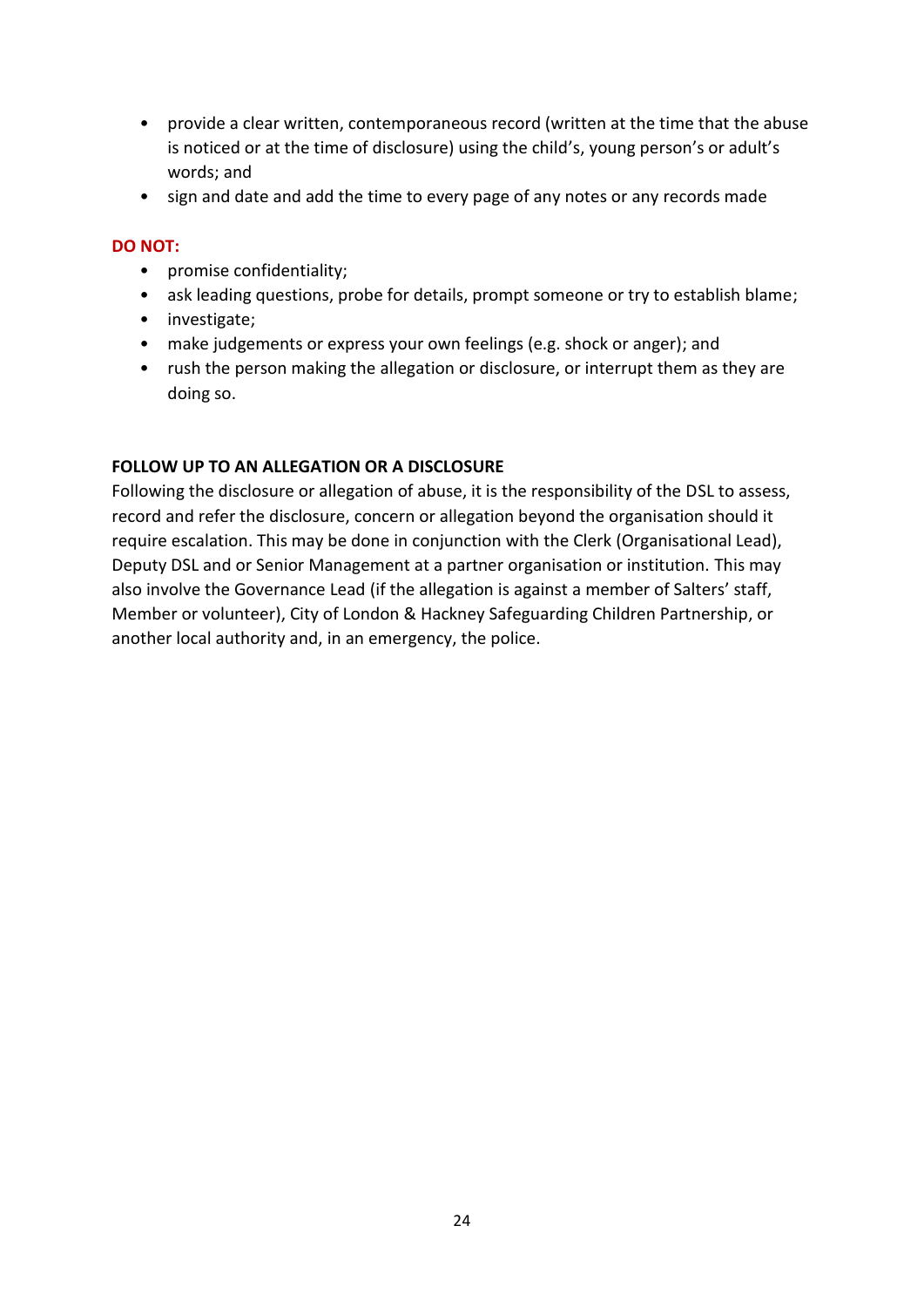## **13.Useful Resources**

**What to do if you're worried a child is being abused Advice for practitioners March 2015** [https://assets.publishing.service.gov.uk/government/uploads/system/uploads/attachment\\_](https://assets.publishing.service.gov.uk/government/uploads/system/uploads/attachment_data/file/419604/What_to_do_if_you_re_worried_a_child_is_being_abused.pdf) data/file/419604/What to do if you re worried a child is being abused.pdf

#### **Adverse Childhood Experiences**

[https://www.towerhamlets.gov.uk/Documents/Children-and-families-services/Early-](https://www.towerhamlets.gov.uk/Documents/Children-and-families-services/Early-Years/ACES_and_social_injustice_DCP_SW.pdf)Years/ACES and social injustice DCP SW.pdf

**NSPCC (National Society for the Protection of Children) 0808 800 5000** For adults concerned about a child <https://www.nspcc.org.uk/>

**Childline 0800 1111** For children and young people <https://www.childline.org.uk/>

**Action on Elder Abuse Helpline 0808 808 8141**  <https://www.elderabuse.org.uk/>

**Stop it Now (Preventing Child Sexual Abuse) 0808 1000 900** 24-hour Helpline <https://www.stopitnow.org.uk/>

**National Domestic Violence Helpline 0808 2000 247** <http://www.nationaldomesticviolencehelpline.org.uk/>

**NAPAC (National Association for People Abused in Childhood) 0808 801 0331** 

Support and advice for to adult survivors of childhood abuse <https://napac.org.uk/>

**Sophie Lancaster Foundation**  Support and advice on Hate Crime [https://www.sophielancasterfoundation.com](https://www.sophielancasterfoundation.com/)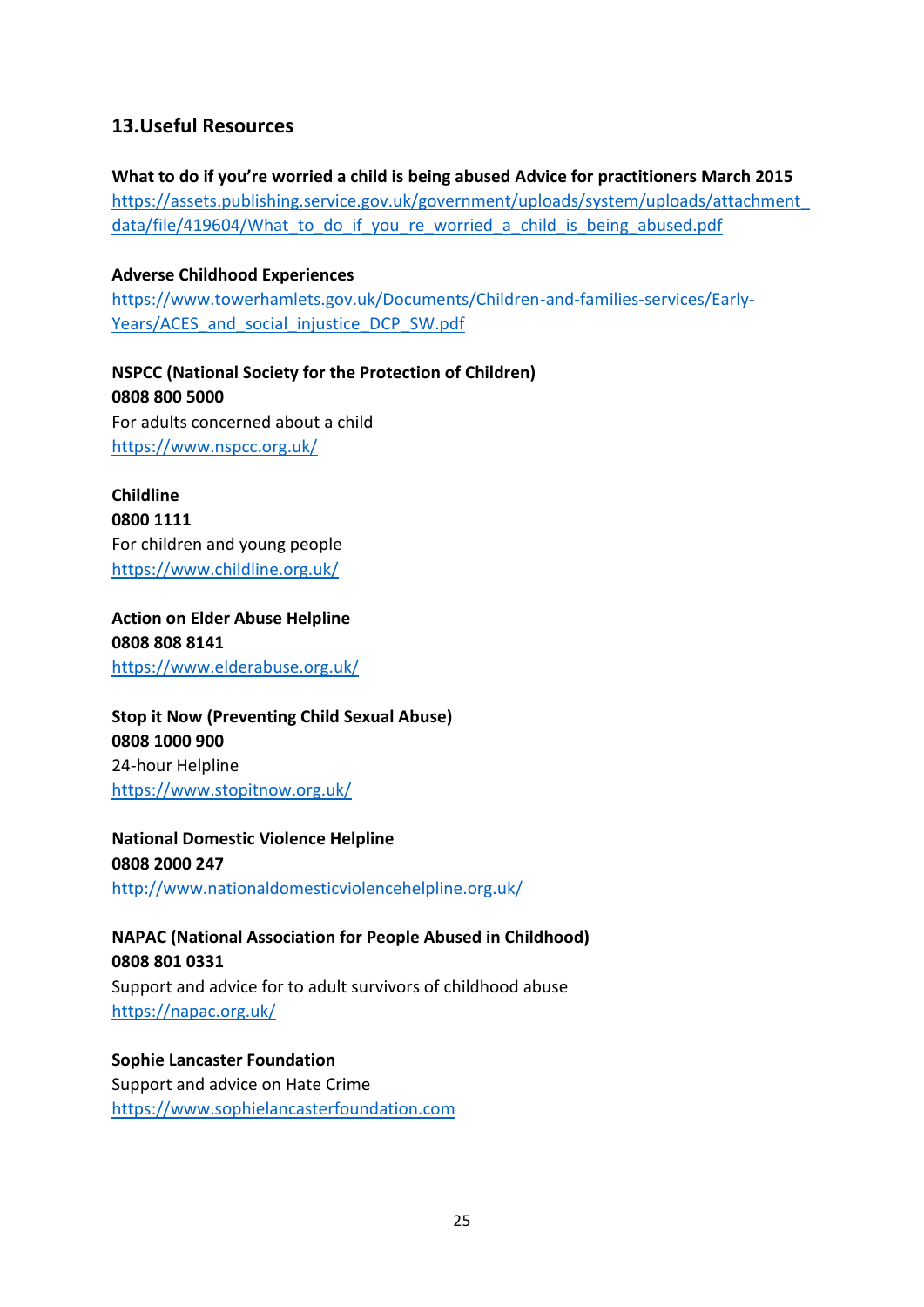# **Appendix 1**

Form for reporting an allegation or a disclosure

| Date:                                                                            |  | Name of person taking the    |  |
|----------------------------------------------------------------------------------|--|------------------------------|--|
|                                                                                  |  |                              |  |
|                                                                                  |  | allegation or disclosure and |  |
|                                                                                  |  | writing this report:         |  |
|                                                                                  |  |                              |  |
|                                                                                  |  |                              |  |
| Time:                                                                            |  | Name of person making the    |  |
|                                                                                  |  | disclosure or allegation:    |  |
|                                                                                  |  |                              |  |
|                                                                                  |  |                              |  |
| Location where allegation or disclosure was reported:                            |  |                              |  |
|                                                                                  |  |                              |  |
|                                                                                  |  |                              |  |
|                                                                                  |  |                              |  |
| Details of allegation or disclosure:                                             |  |                              |  |
|                                                                                  |  |                              |  |
|                                                                                  |  |                              |  |
|                                                                                  |  |                              |  |
|                                                                                  |  |                              |  |
|                                                                                  |  |                              |  |
|                                                                                  |  |                              |  |
|                                                                                  |  |                              |  |
|                                                                                  |  |                              |  |
|                                                                                  |  |                              |  |
|                                                                                  |  |                              |  |
|                                                                                  |  |                              |  |
|                                                                                  |  |                              |  |
|                                                                                  |  |                              |  |
|                                                                                  |  |                              |  |
|                                                                                  |  |                              |  |
|                                                                                  |  |                              |  |
|                                                                                  |  |                              |  |
|                                                                                  |  |                              |  |
|                                                                                  |  |                              |  |
|                                                                                  |  |                              |  |
|                                                                                  |  |                              |  |
|                                                                                  |  |                              |  |
|                                                                                  |  |                              |  |
|                                                                                  |  |                              |  |
|                                                                                  |  |                              |  |
|                                                                                  |  |                              |  |
|                                                                                  |  |                              |  |
|                                                                                  |  |                              |  |
|                                                                                  |  |                              |  |
|                                                                                  |  |                              |  |
|                                                                                  |  |                              |  |
|                                                                                  |  |                              |  |
|                                                                                  |  |                              |  |
|                                                                                  |  |                              |  |
|                                                                                  |  |                              |  |
| Signature of person taking the allegation or disclosure and writing this report: |  |                              |  |
|                                                                                  |  |                              |  |
|                                                                                  |  |                              |  |

**Should you need to use additional pages, please sign and date each page.**